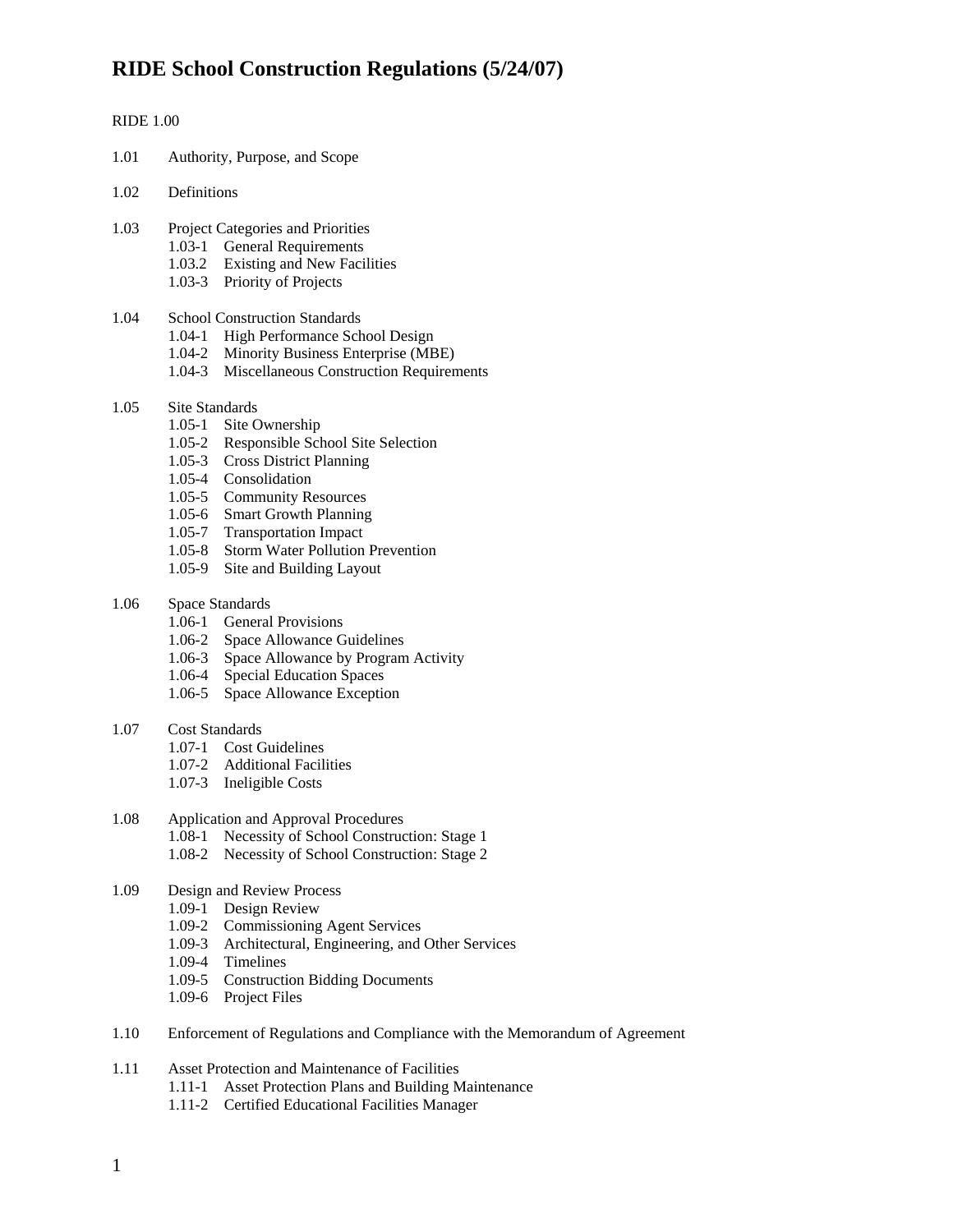- 1.12 Housing Aid Reimbursement and Incentive 1.12-1 General 1.12-2. Energy and Water Efficiency Incentive
- 1.13 Program Integrity
- 1.14 Closing Schools
- 1.15 Waiver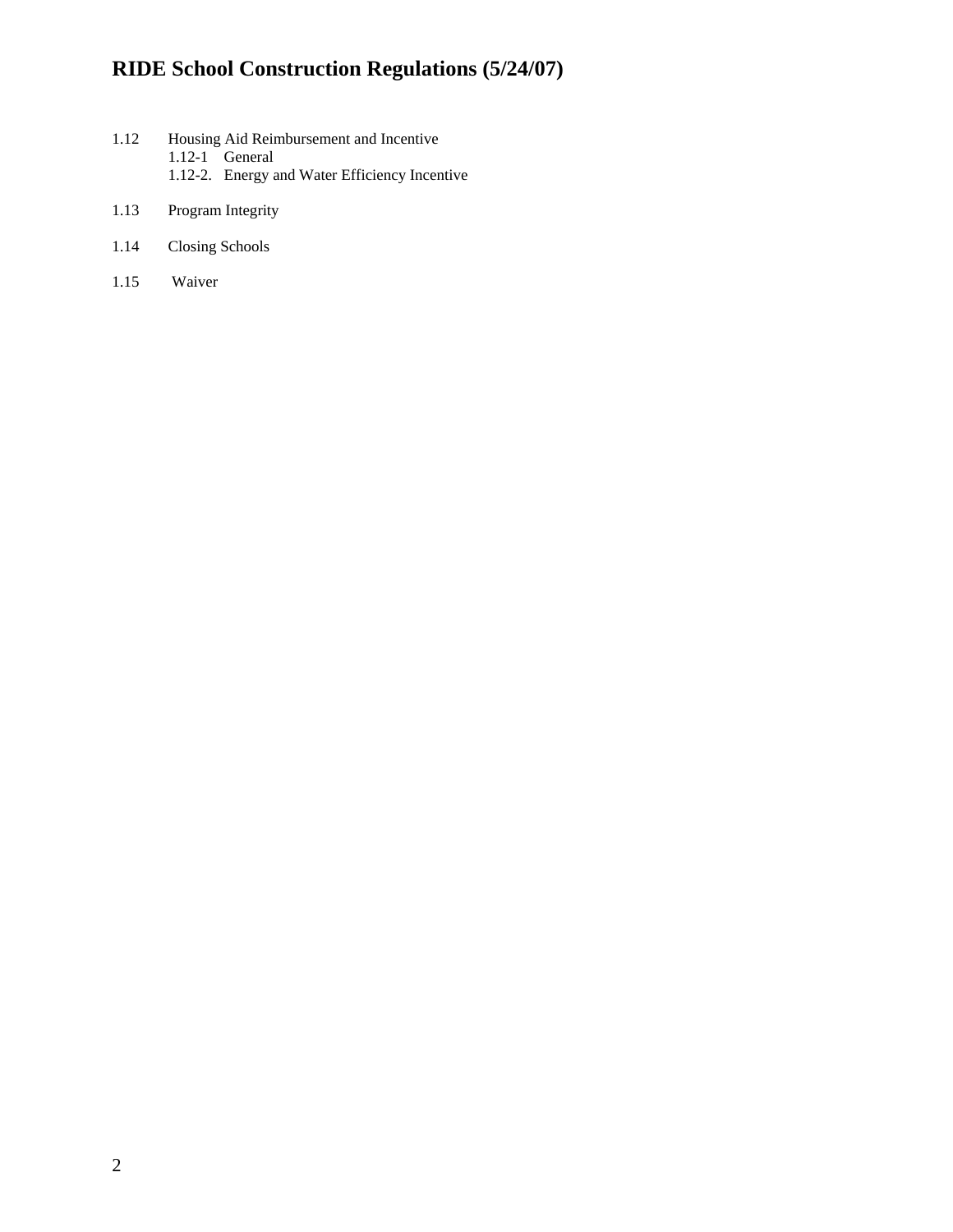#### **RIDE 1.01: AUTHORITY, PURPOSE, AND SCOPE**

RIDE 1.00 is promulgated by the Rhode Island Board of Regents for Elementary and Secondary Education (hereinafter the "Regents"). The Regents were established by R.I.G.L. 16-60-1 and have the authority to develop and promulgate these regulations pursuant to R.I.G.L. 16-60-4(9) (iv), 16-7-35 through 16-7-47, 16-7-24, 16-7.1-2 (b) (7), and 16-9-4.1. The regulations are intended to govern the process by which the Regents perform their statutory functions of determining the necessity of school construction, establishing standards for design and construction of school buildings, approving projects for school housing aid reimbursement, and ensuring that districts have adequate asset protection plans in place to maintain their school facilities. Proper exercise of this authority will ensure that approval for school construction will reflect a statewide perspective, establish statewide uniformity in the quality of school building, and meet the needs of the district. The Regents are also authorized to issue such supplemental policies, guidelines, guidance documents, and/or administrative procedures that may assist in the implementation of these regulations. These regulations supercede prior "Information and Instructions" on Necessity of School Construction. This document does not supercede the Regulations of the Board of Regents on School Housing Aid (September, 1997).

The Rhode Island Department of Elementary and Secondary Education (hereinafter "RIDE") has the authority to implement and administer these regulations on behalf of the Regents, including making recommendations to the Regents on project approvals, disbursing school housing aid for approved projects, and monitoring compliance with the conditions of project approval set by the Regents and requirements for asset protection and maintenance of facilities as set forth in these regulations.

"District" as used throughout these regulations shall refer to school districts, regional school districts, charter schools, and any other public school entity seeking approval of the necessity of school construction and/or requesting to fund a portion of the cost of school construction, modernization, or addition projects through reimbursement from the school housing aid program.

RIDE 1.00 applies to all new school construction and school renovations projects where the total cost exceeds \$500,000. Multi-year capital improvement projects supported by capital reserve funds that exceed \$500,000 over the life of the multi-year cycle must be approved by the Regents and shall be submitted using the approved capital improvement plan format in Appendix A. Capital improvement projects with projected costs of less than \$500,000 are still required to obtain the Commissioner's approval and shall be submitted using the format found in Appendix A.

#### **RIDE 1.02: DEFINITIONS**

For the purposes of RIDE 1.00, the following terms shall have the meaning set forth, unless the context clearly requires otherwise:

Applicant means the district and the superintendent or other chief administrative agent of the school district, regional school district, or charter school.

Application means all documents, forms, letters, statements, certifications, plans, studies, drawings, and other data and information required to be submitted within the deadlines and in the format prescribed by these regulations. The Application will include, but not necessarily be limited to, a Design and Educational Program, Educational Facility Master Plan, Facilities Assessment, Feasibility Study, and Design and Construction Cost Projection; copies of the school committee and municipal approval; and any other documents, forms, letters, statements, certifications, plans, studies, drawings, data, or other information as deemed necessary.

Approved Project means a project that has received the Regents' approval pursuant to these regulations.

Audit means an examination by the Regents and/or its designee of Audit Materials as shall be submitted in a form or manner prescribed by the Regents to determine compliance with any provision of these regulations.

Audit Materials means all papers, invoices, votes, contracts, agreements, change orders, progress reports, purchase orders, on-site observation of construction materials and methods, financing information, bonding schedules and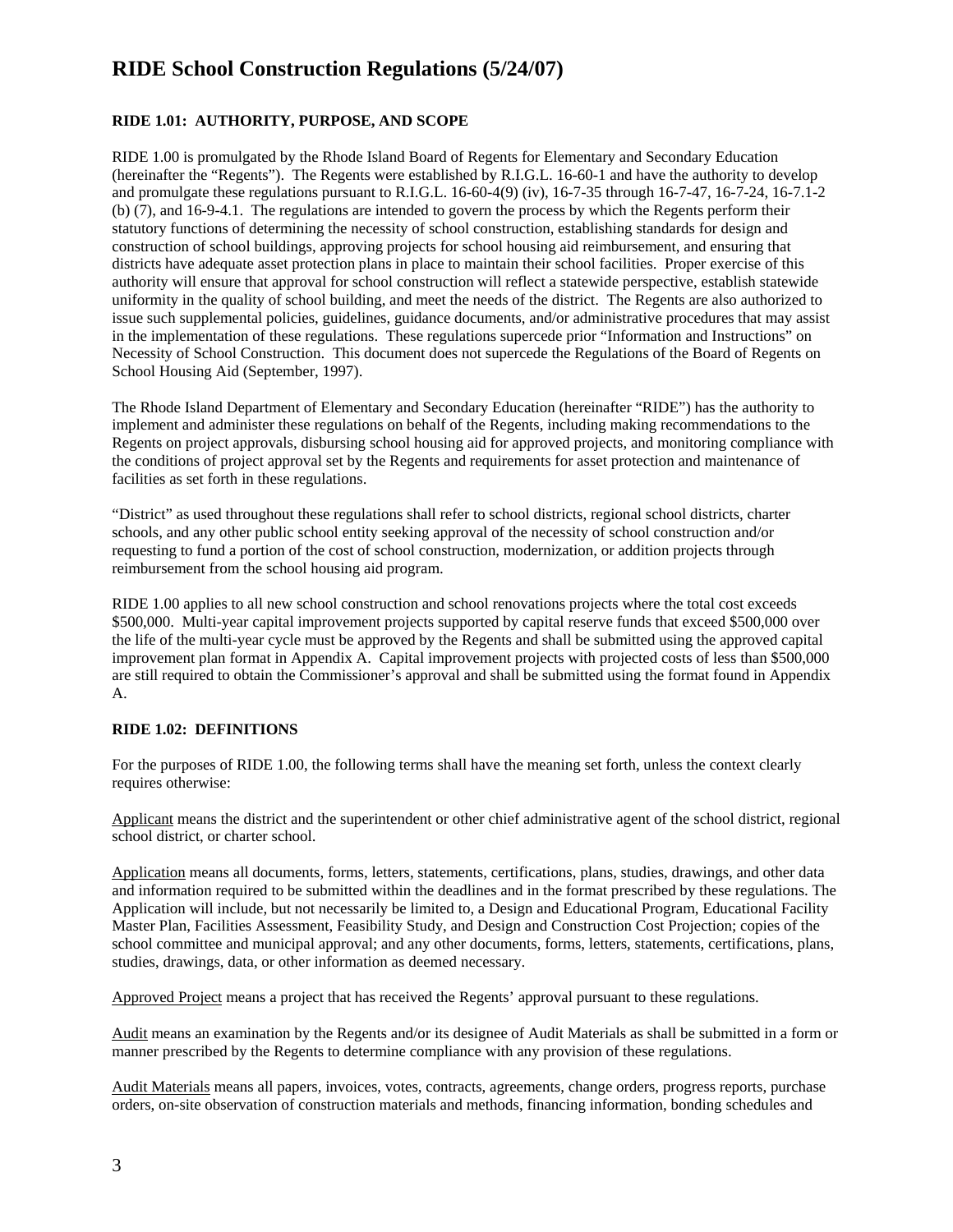other documents related to an Approved Project, and any other documents or information that may be requested or required to determine compliance with these regulations.

Board of Regents for Elementary and Secondary Education (hereinafter the "Regents") means the public corporation established by R.I.G.L. 16-60-1, with all of the powers, authorities, and responsibilities accorded to it by the General Laws of Rhode Island.

Capital Improvement Plan is a long-range plan, typically five years, which identifies capital needs in a district and provides a funding schedule and timeline for implementation. The capital improvement plan allows for systematic evaluation of all projects at one time so that a district can anticipate future needs. The capital improvement plan should not include routine maintenance expenses of the district but should include required upkeep of the facilities, including but not limited to, roof repairs, heating and ventilation system repairs, or window and door replacement.

Design and Educational Program means a comprehensive numerical and written description of a district's specific educational program for a specified number of students over a specified period of time, in a format prescribed by the Regents. It shall include: an itemization of spaces needed to support the educational program, complete to the degree that a designer may use it as the basic document from which to create the design of a school facility; the instructional programs, grade configuration, type of facility, and the spatial relationships for the functions housed at the facility; the number of students and a list of any specialized classrooms or major support areas, non-instructional support areas, or external activity spaces; gross and net square footage of any affected existing facility; the overall security and security measures taken to safeguard the facility and its occupants; the school administrative organization; and the hours of operation that include the instructional day, extracurricular activities, and any public access. The Design and Educational Program shall begin with a thorough, in-depth explanation of curriculum goals and instructional activities that occur within the learning environment of the facility affected by the proposed project. The Design and Educational Program shall comply with all applicable laws and applicable Regents and RIDE regulations, including but not limited to, those governing curriculum, basic education program, and length of school day and year. The Design and Educational Program for the proposed project shall include an itemization of each functional space and determination of square footage allocations, a calculation of total building square footage, and establish a realistic construction budget. The Regents will provide districts with annual guidance on what constitutes a realistic construction budget by annually determining a maximum per square foot cost in accordance with state, regional, and national construction data.

Educational Program Space Guidelines means the itemized listing (set forth in Section 1.06) of educational spaces and square footages that comprise a model program for an elementary school, middle school, and high school, or other grade configurations based upon varying levels of enrollment. The gross square footages are inclusive of all spaces to be designed in an Approved Project.

Enrollment Projection means a district's five-year estimate of student population by grade based on local demographics. It must show increases/decreases from year to year shown in actual numbers or percents and demonstrate how this data supports the need for the project. When possible, local enrollment projections should be supported by those from an outside source, such as RIDE or the New England School Development Council (NESDEC).

Fiscal Year means the year beginning July 1st and ending the following June 30th, unless otherwise determined by the Regents.

School Housing Aid means funds appropriated by the General Assembly in support of completed school construction projects to guarantee adequate school housing for all public school children in the state and prevent the cost of school housing from interfering with the effective operation of the schools. Funds are distributed as promulgated in R.I.G.L 16-7-35 through 16-7-47.

Proposed Project means any project submitted by an Applicant, but not yet approved by the Regents, including construction of a new school facility, addition to an existing school facility, renovation or refurbishment of an existing school facility, purchasing and renovating a building as a school facility, and repair or replacement of any eligible part of a school facility.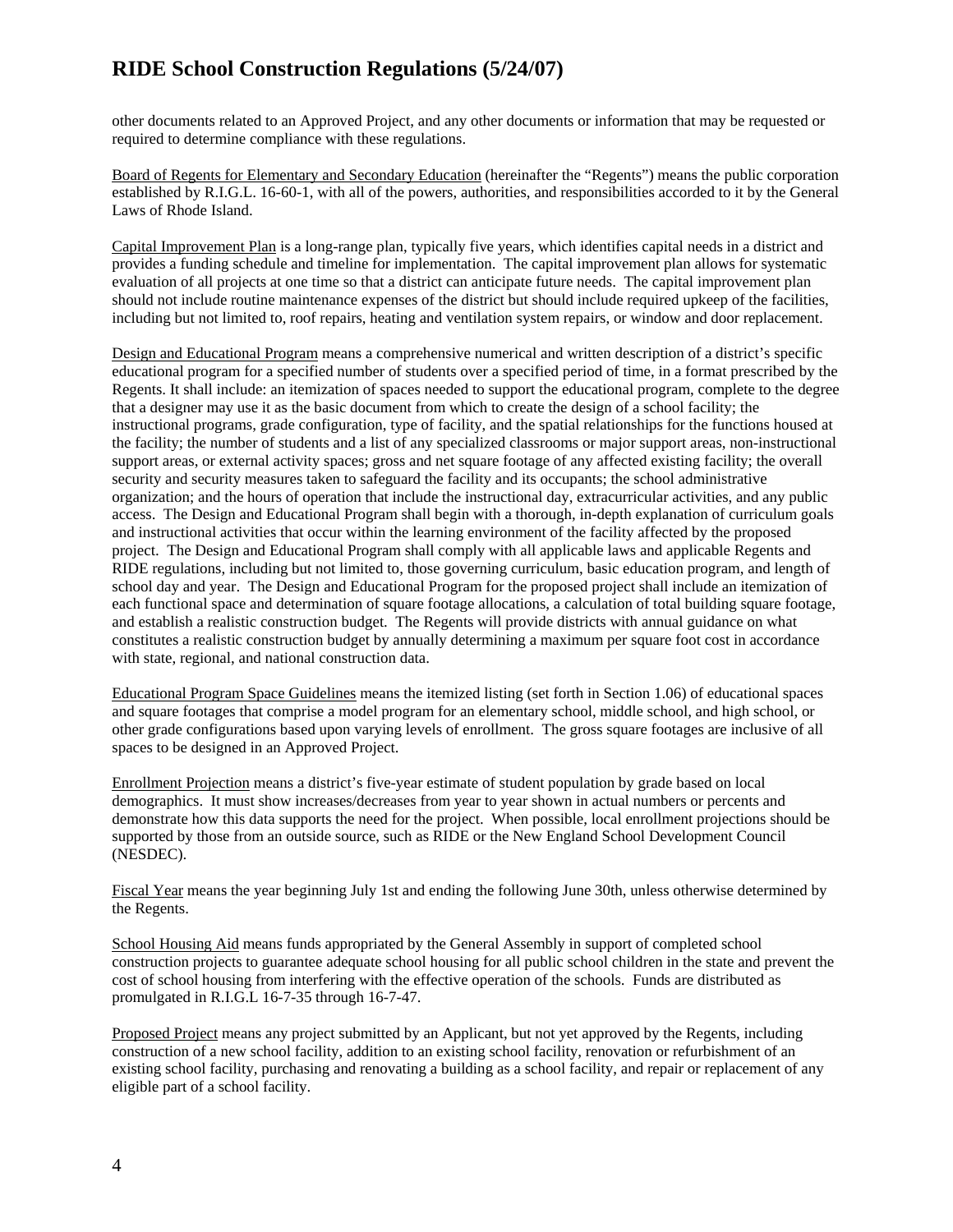#### **RIDE 1.03: PROJECT CATEGORIES AND PRIORITIES**

In order to ensure effective planning, management, and financial sustainability of an approved project, the following general requirements and standards shall be met in the application for project approval.

#### **1.03-1 General Requirements**

General requirements are as follows:

- 1. Districts must ensure that construction will be completed in a timely, cost-effective manner and that buildings will be occupied within the timelines established during the approval process The approval of a project by the Regents and/or the payment of reimbursements by the Regents shall not render the Regents responsible or liable for the project, or any aspect thereof, except to ensure that the project is in compliance with these regulations. Districts have sole and exclusive responsibility for all aspects of a proposed and/or approved project, from its inception, including engaging all necessary and appropriate personnel for design, construction, and oversight, including a Commissioning Agent (see Section 1.09-2).
- 2. Approved projects must have a useful life of fifty years for new construction or an addition to an existing school building.
- 3. Districts are required to have current capital improvement plans on file at RIDE. Only projects included in the capital improvement plan will be eligible for approval.
- 4. A project that results from lack of maintenance or negligence by the district will not be approved.
- 5. A district is not eligible to be reimbursed for temporary housing costs incurred because adequate project planning was not performed or local approvals were not obtained in a timely manner.
- 6. Projects shall be designed to minimize vandalism, and materials and finishes shall be selected to minimize vandalism.
- 7. Projects shall provide for equality of educational opportunity without discrimination on account of sex, race, color, religion, sexual orientation, national origin, or handicap, and all approved projects shall meet the requirements of the Rhode Island Building Code as it pertains to accessibility and Rhode Island General Laws pertaining to discrimination. All projects shall comply with all applicable provisions of federal, state, and local laws relative to the accessibility of programs and facilities to persons with disabilities.
- 8. Districts shall demonstrate that projects have undergone review in accordance with applicable state law and regulations and, to the extent applicable to the project, by the Rhode Island's State Building Commissioner, Department of Administration, Department of Health, Historical Preservation and Heritage Commission, Commission for Human Rights, Department of Environmental Management, Governor's Commission on Disabilities, Architectural Access Board, and any other department or agency of the state required by law to review such projects.
- 9. Projects shall have undergone review in accordance with applicable local or district charters, by-laws, ordinances, or regulations, including local conservation, fire prevention, water, sewer, or building code requirements.
- 10. Districts shall demonstrate that they have identified educational collaborative programs in the school district not currently housed in public school facilities, and have reviewed any such programs to determine if students in such programs can be served more efficiently and effectively if the project is approved, assuming the project is for school use only.
- 11. Districts must submit an analysis of the impact on the operating budget of implementing the project in such detail and in the format required by the Regents. The analysis shall include an estimate of the costs of additional maintenance required of the district, the costs of additional instructional or support staff,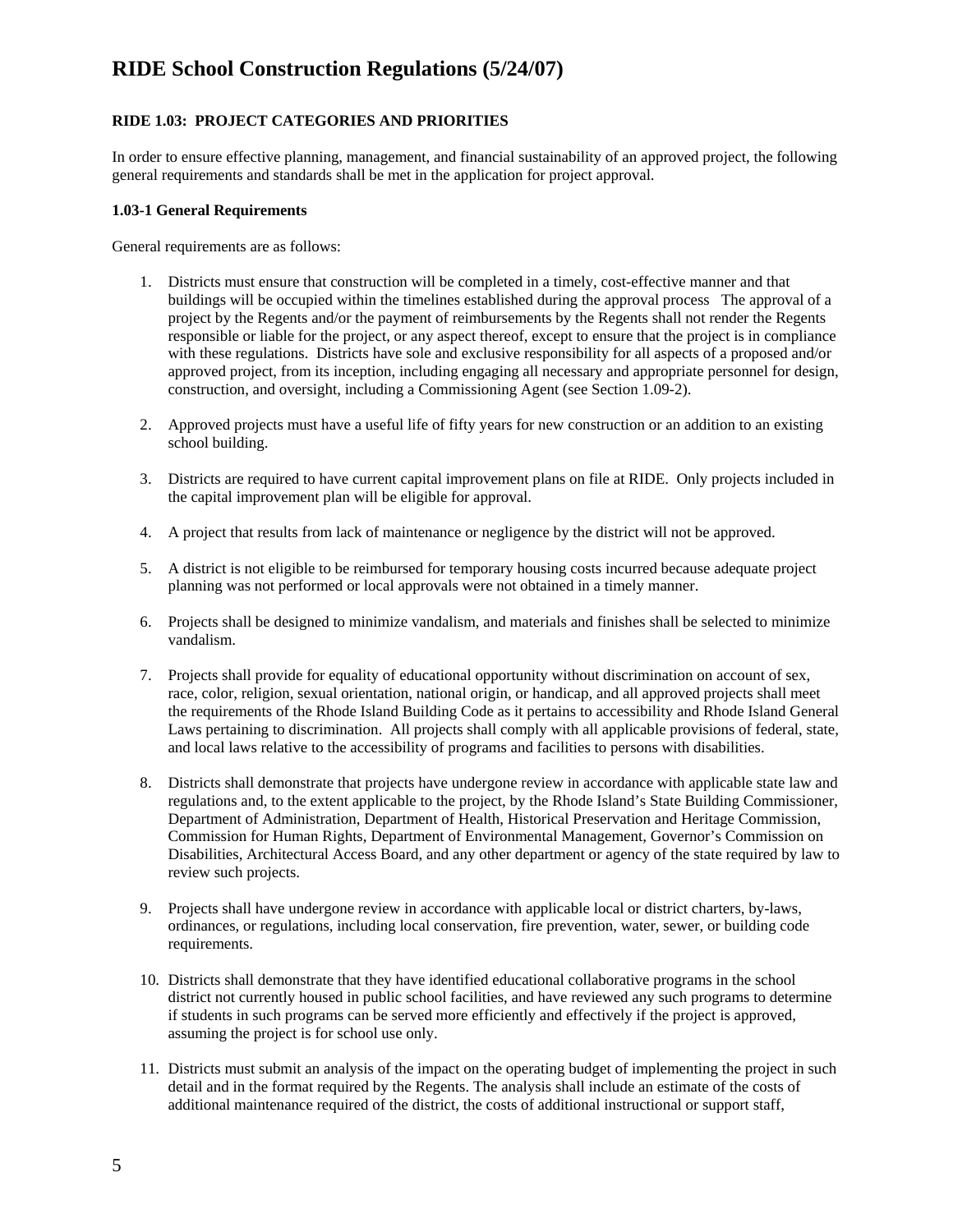additional utility costs, the costs of additional transportation, if any, and the estimated revenue, if any, from the sale or lease of any school facility decommissioned as a result of implementing the project.

- 12. Districts must provide an analysis of the potential economic and non-economic impact of leveraging crossdistrict school capacity and demonstrate that the applicant has considered existing district boundaries, facilities, and populations and the operating cost impact in determining the need and siting of proposed projects.
- 13. Districts shall ensure that all contracts and subcontracts are complied with and are in conformity with all applicable provisions of federal, state, and local laws and regulations.
- 14. Districts shall submit an analysis of life cycle costs of all projects including initial capital costs, maintenance costs, and utility costs and demonstrate how such costs will be reduced over the life of the building and its systems. Districts shall consider life cycle costs estimates of all feasible energy systems and technologies, including renewable systems, to identify the system with the lowest life cycle cost estimate.

#### **1.03.2 Existing and New Facilities**

The district shall evaluate and present alternatives to school construction projects including but not limited to new school construction, rehabilitation of existing schools, additions to existing schools, the use of temporary and mobile facilities, and the rehabilitation or historic preservation of existing non-school buildings.

Applicants shall consider these alternatives within the context of each district's comprehensive facilities plan and specifically address issues of school capacity, educational adequacy, capital needs, and life cycle operating costs.

RIDE will determine the extent to which an applicant demonstrates the necessity for a school construction project using the following criteria:

- Construction and operating costs, including those costs not eligible for reimbursement
- The effect on student populations
- Educational use and space requirements
- Proximity to local resources
- Opportunity for shared facilities
- The impact on transportation routes and costs
- Environmental impact
- Land acquisition and site preparation, including environmental assessments and remediation requirements, permitting, and zoning requirements
- The impact on historic resources and community character
- Adherence to smart growth principles (Refer to Section 1.05-6)

#### **1.03-3 Priority of Projects**

In the event the General Assembly or State Budget Office imposes funding limits, the Regents will consider applications for school construction and renovation projects in accordance with the priorities listed below and in the order of the priorities listed below:

- 1. Replacement or renovation of a building which is structurally unsound or otherwise in a condition seriously jeopardizing the health and safety of school children, where no alternative exists;
- 2. Elimination of existing severe overcrowding;
- 3. Prevention of loss of accreditation;
- 4. Elimination or prevention of severe overcrowding as documented by current enrollment or by enrollment projections;
- 5. Creation or alteration of school facilities to provide mandatory instructional programs;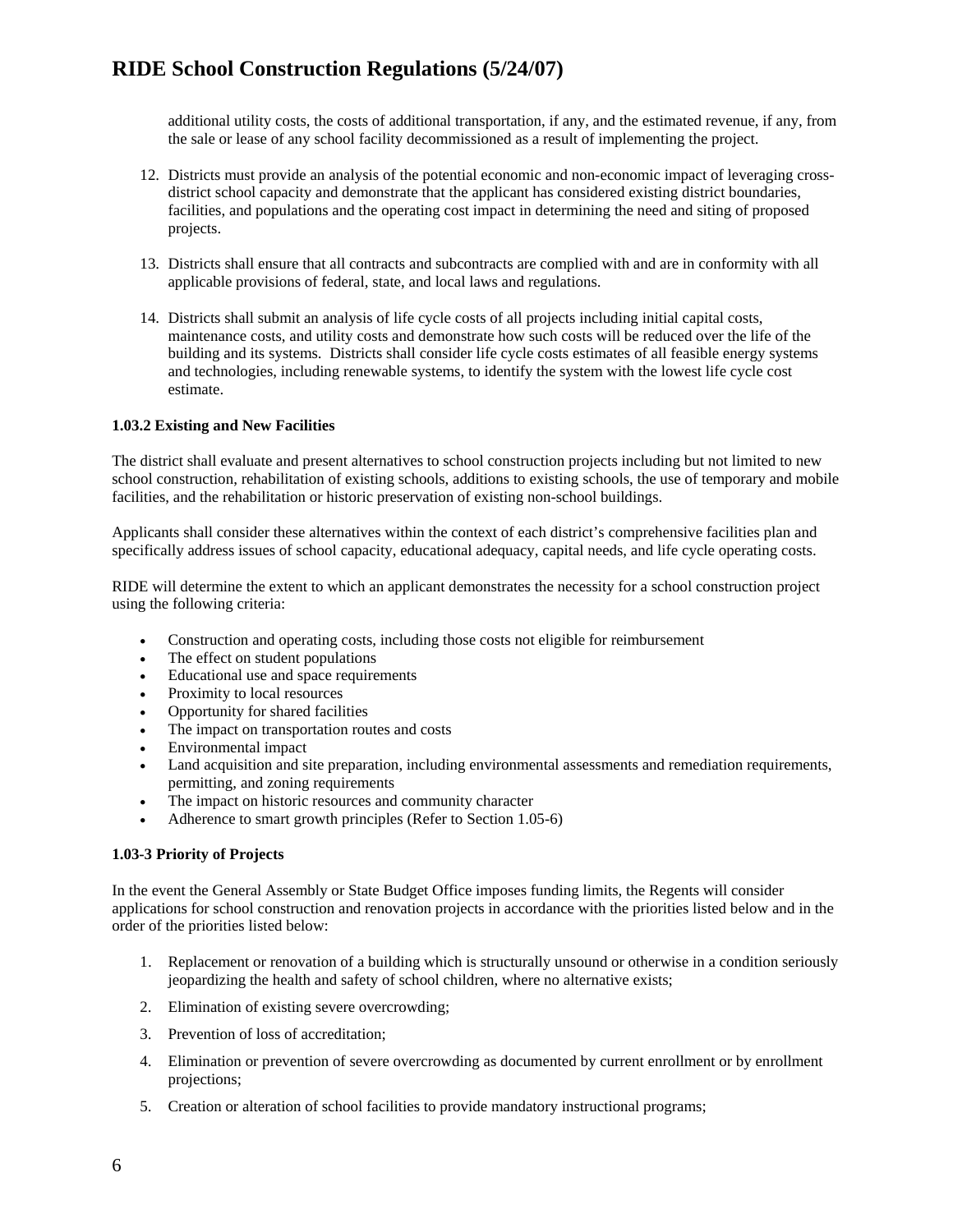- 6. Replacement, renovation, or modernization of any school facility to increase energy conservation and decrease energy related costs in the facility;
- 7. Space requirements due to short term enrollment growth for which no reasonable alternative to school construction exists;
- 8. Replacement of or addition to obsolete buildings in order to provide a full range of programs consistent with approved state and local requirements; and
- 9. Creation or alteration of school facilities to provide supportive services and ensure equitable statewide access to adequate school facilities.

#### **RIDE 1.04: SCHOOL CONSTRUCTION STANDARDS**

#### **1.04-1 High Performance School Design**

Projects shall meet all applicable federal, state, local, and regional building code requirements. Projects shall reflect cost-effective design, material, and finish decisions consistent with good architectural and engineering practice and high quality construction. Projects shall demonstrate that the current technological needs of students, faculty, and school staff are met.

Projects shall comply with all requirements set forth in the most recent Northeast Collaborative for High Performance Schools Protocol (Northeast-CHPS) so that approved projects provide high quality learning environments, conserve natural resources, consume less energy, are easier to maintain, and provide an enhanced school facility.

#### **1.04-2 Minority Business Enterprise (MBE)**

Minority (MBE) and Women (WBE) Business Enterprises shall mean a small business concern, owned and controlled by one or more minorities or women certified by the Rhode Island Department of Administration to meet the definition established by Chapter 37-14.1 of the General Laws of Rhode Island. Disadvantaged Business Enterprises (DBE) shall mean socially and economically disadvantaged firms which are owned and controlled by individuals who are citizens of the United States, or legal permanent residents whose social disadvantage must stem from an individual's color, national origin, gender, physical handicap, long term residence in an environment isolated from the mainstream of American society, or other similar cause beyond the control of the individual, and whose economic disadvantage must stem from an inability to compete in the free enterprise system due to diminished capital and credit opportunities, as compared to others in the same or similar line of business and/or competitive market area who are not socially disadvantaged.

Districts are required to demonstrate that ten percent (10%) of the dollar value of the work performed against contracts for construction exceeding \$500,000 shall be performed by MBE, WBE, or DBE where it has been determined that subcontract opportunities exist, and where certified Minority Business Enterprises are available.

This section of RIDE 1.00 applies to approved projects to the extent that the state law is determined to be applicable and any future determination that Section 1.04-2 is no longer held to be valid does not affect the enforcement in part or in whole of these regulations.

#### **1.04-3 Miscellaneous Construction Requirements**

- 1. Applicants are prohibited from utilizing chlorofluorocarbon-based (CFC) refrigerants in any new system for building heating, ventilating, air conditioning, or refrigeration.
- 2. All new construction and major reconstruction projects shall meet applicable local ordinances for recycling space and provide space within the building that is dedicated to the separation, collection, and storage of materials for recycling, including, at a minimum, paper (white ledger and mixed), cardboard, glass, plastics, aluminum cans, and metals.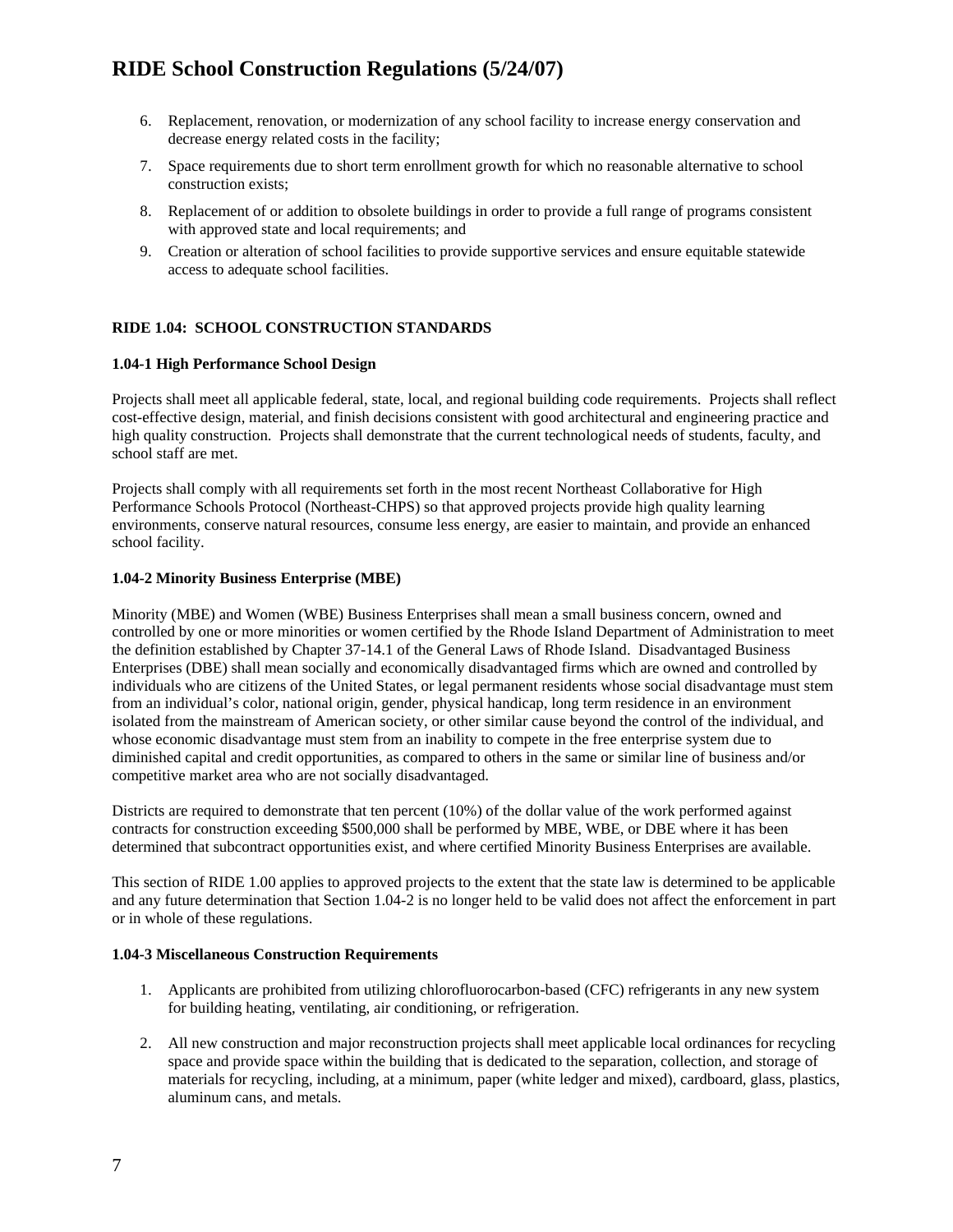- 3. New construction shall be oriented on the site so that natural daylight for classroom spaces is maximized.
- 4. Windowless classrooms and occupied instructional spaces which do not have operable windows equal to at least four percent of the floor space shall be air conditioned, excluding gymnasiums, industrials shops, kitchens, and locker rooms.
- 5. School facilities shall be designed, constructed, and renovated consistent with state and federal law for radon, lead, asbestos and other contaminants, and subject to the enforcement of such standards by the applicable state or federal agency.
- 6. Concrete floors in all instructional areas, except shops, shall be covered with a resilient floor covering;
- 7. The storage of pesticides shall be in a locked metal cabinet and vented to the exterior.
- 8. Spaces in which power tools and machines in shops generate dust shall have dust collecting equipment. Such equipment shall be either single or multi-use vacuum packs or a central dust collection system. Installed systems shall comply with National Fire Protection Association (NFPA) Standard 664 "Standards for the Prevention of Fire and Explosion in Wood Processing and Woodworking Facilities" (1998)
- 9. Instructional spaces shall comply with the American National Standards Institute standard number ANSI/IES RP3-00, Guide for Educational Facilities Lighting, (2000) incorporated herein by reference, as amended and supplemented

#### **RIDE 1.05: SITE STANDARDS**

#### **1.05-1 Site Ownership**

The applicant shall own the site of an Approved Project or be in the process of acquiring or have a reasonable expectation of owning the site by the end of the Architectural Feasibility Study (refer to Section 1.08-2).

If the applicant is acquiring a new parcel of land for the project, the applicant shall provide in its Architectural Feasibility Study to RIDE a completed, signed, and sealed description of the plot plan of the land to be acquired showing:

- Topographical and contour lines
- Adjacent properties indicating current land uses, access roads, deed restrictions, easements, protective covenants, right of ways, and environmentally sensitive areas such as waterways and wetlands.
- The acreage and dimensions of the tract proposed for acquisition
- Anticipated footprint of the proposed school

#### **1.05-2 Responsible School Site Selection**

Protecting student health is the most important issue during site selection. These requirements are intended to eliminate sites containing pollutants known to be hazardous to student and staff health. A variety of factors, from hazardous materials in the soil to airborne pollutants from nearby sources, will be considered in the site review process.

1. Project sites must be at sufficient distances from facilities that might reasonably be anticipated to emit hazardous air emissions or to handle hazardous or acutely hazardous materials, substances, or waste. Applicants must demonstrate that the health and safety of students and staff are not jeopardized by the location of the site.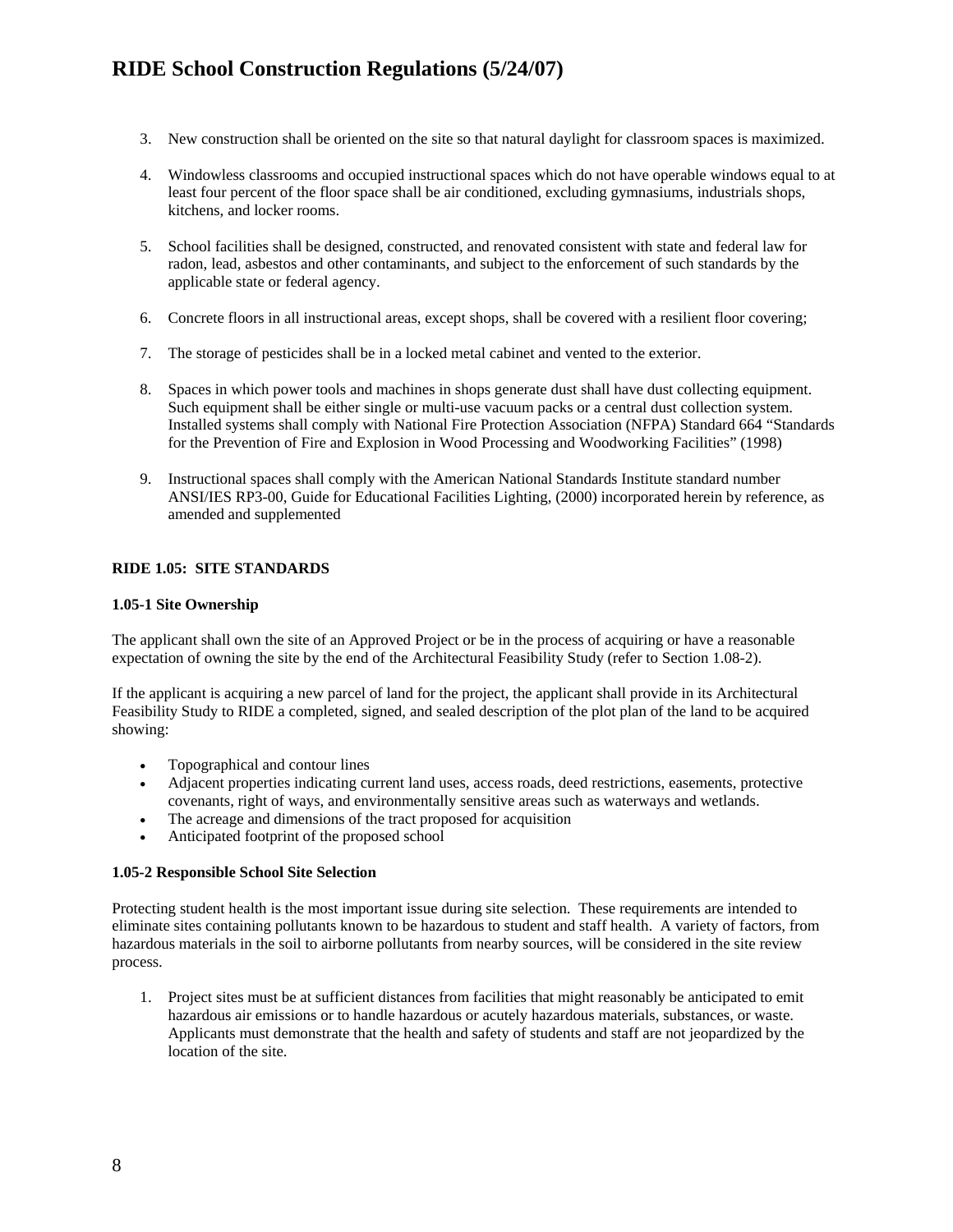- 2. Project sites must have a minimum separation of 500 feet from 50-133kV power-lines, 750 feet from 220- 230kV power-lines, and 1,500 feet from 500-550kV power-lines; and 1,500 feet from railroad tracks, hazardous pipelines, and major highways.
- 3. Project sites may not be located in an area with moderate or high radon potential, or in an EPA radon zone, unless the school building project plan incorporates a radon mitigation strategy.
- 4. Sites shall be free from noxious pollution or contamination, and shall be selected to avoid flood plain, wetlands or other environmentally sensitive areas. A new school site must not be located within a one-mile radius of an active landfill. A landfill, as defined by the RI Department of Environmental Management's Hazardous Waste regulations, shall mean a disposal facility or part of a facility where hazardous waste is placed in or on land and which is not a land treatment facility, a surface impoundment, an injection well, a waste pile, or a corrective action management unit.

In addition, selected sites shall be sensitive to known and unidentified historic resources, including archaeological sites.

#### **1.05-3 Cross District Planning**

When choosing a site for school construction projects, applicants shall consider cross districting issues and possibilities in order to more efficiently and fairly serve the community and student population. Districts will be required to document that this was done as part of the school construction application (refer to Section 1.08-1).

#### **1.05-4 Consolidation**

Applicants must submit an analysis of the option of school consolidation and school district consolidation. This applicant shall provide this analysis in its Architectural Feasibility Study (refer to Section 1.08-2). Documentation shall include:

- 1. Current school capacity and enrollment by school and grade and anticipated five year district growth by grade and school;
- 2. A map of the district showing the location of the site or sites under consideration and the location of existing school buildings in the district;
- 3. The attendance area to be served by the proposed school and the number of school-age children who reside within the attendance area and future demographic projections for the district and attendance area;
- 4. A map of the nearest adjacent district(s) showing their buildings and attendance areas;
- 5. Other potential non-school buildings evaluated for conversion, include information on age, location, size, nearby community services and buildings, cost, and needed modernization;
- 6. Information regarding any school buildings abandoned by the district or converted to other use by the community in the last ten years including a map of their location in the district;
- 7. A comparative analysis of the potential impact of building sites on student transportation and local traffic conditions including traffic impact, public transportation opportunities, times of transit by school transportation, and cost of any changes that would be required to roads or the transportation system; and
- 8. Documentation must also be provided demonstrating that a licensed professional engineer has examined soil conditions for structural integrity and drainage in order to determine the suitability or lack thereof of possible sites and identified the existence of soil conditions which may increase site development costs.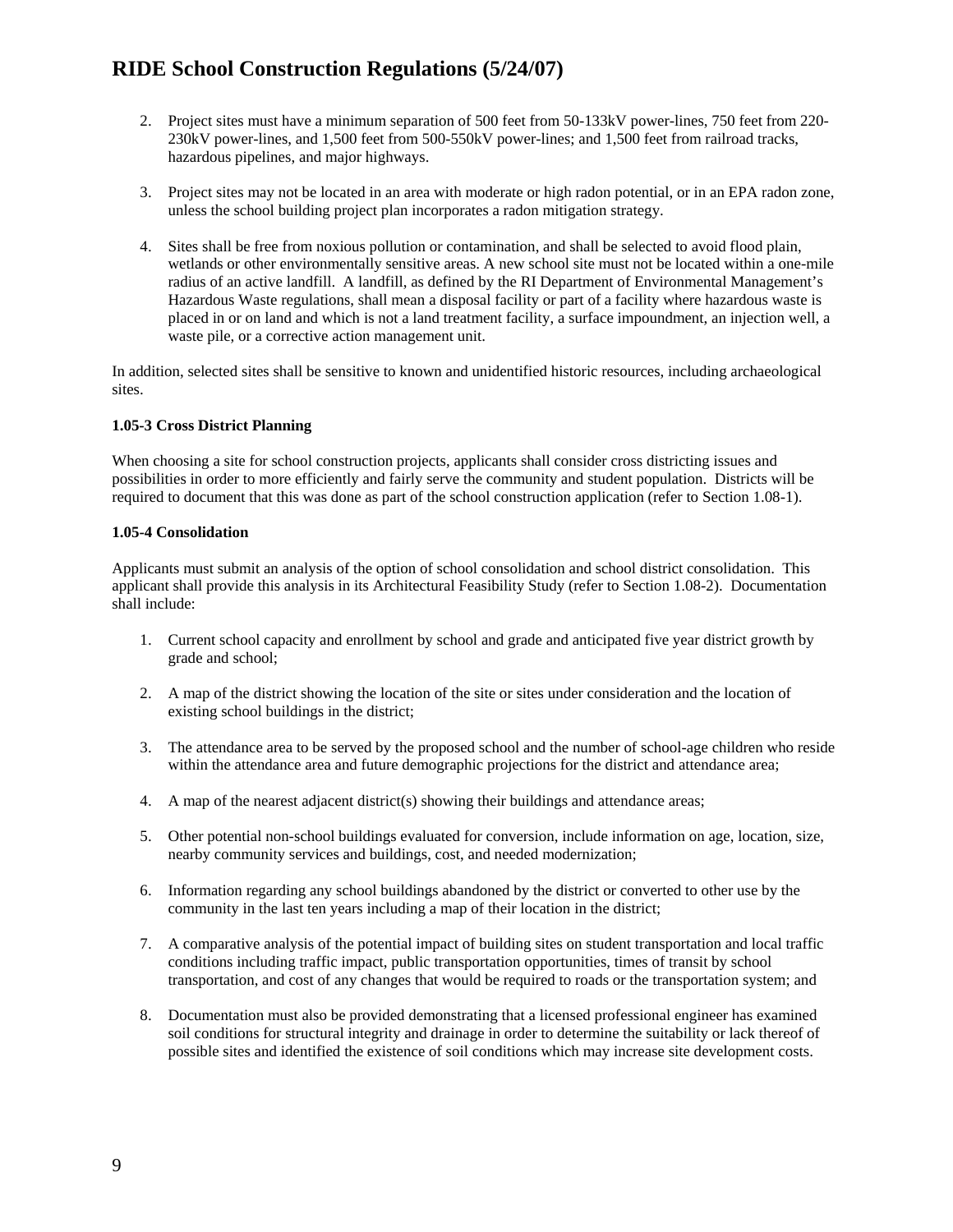#### **1.05-5 Community Resources**

R.I.G.L. 16-7-41.1 restricts payment of school housing aid for school facilities which are under the care and control of the school committee and located on school property. Facilities with combined school and municipal uses or facilities that are operated jointly with any other profit or non-profit entity also do not qualify for reimbursement. Nonetheless, it is often necessary to site schools near other existing community resources in order to provide a comprehensive educational program. This is especially true of small and urban districts where land is at a premium. In this context, the site selected shall be chosen to meet the educational needs of the students who will be housed in the building, maximize the use of any available community resources, and minimize any possible adverse educational, social, environmental, or economic impact upon the community.

Consideration should be given to locating facilities in areas that are already served by existing or planned water, sewer, and other public infrastructure. When possible, the site selected should be in close proximity to other community resources such as libraries, museums, parks, natural resources, nature study areas, community centers, and businesses, so as to enhance the Design and Educational Program.

Sites should be located to efficiently and safely serve intended school populations and provide sufficient space for needed parking, bus turnarounds, delivery areas, required setbacks, and planned aesthetics.

#### **1.05-6 Smart Growth Planning**

The site shall incorporate "smart growth" concepts where feasible with relation to educational facilities and the impact of suburban sprawl in developing and planning for new construction. Smart growth schools involve the community in school facility planning, make use of existing resources, such as historic school buildings, are located within neighborhoods and fit into the scale and design of the neighborhood, and are usually small in size. The National Trust for Historic Preservation's publication *Historic Neighborhood Schools in the Age of Sprawl: Why Johnny Can't Walk to School* made recommendations as to how districts could avoid suburban sprawl.

#### **1.05-7 Transportation Impact**

Whenever possible, sites shall be located close to public transportation. In order to reduce automobile-related pollution and conserve energy, designs shall incorporate the use of public transportation and carpooling by minimizing parking, creating bike facilities, providing safe walking/biking access, and other appropriate design elements.

Additionally, applicants shall consider the proximity of other services in the community, such as supermarkets, commercial office buildings, grocery stores, day cares, cleaners, fitness centers, hair care, hardware, laundry, medical/dental services, senior care facilities, public parks, pharmacies, post offices, banks, libraries, and community centers.

#### **1.05-8 Storm Water Pollution Prevention**

The district must submit a Storm Water Pollution Prevention plan addressing erosion and sediment control that complies with the National Pollution Discharge Elimination System Construction General Permit issued by the U.S. Environmental Protection Agency. Exception: If land disturbance is less than 100,000 square feet for the entire project as a whole, then the project is exempt from this prerequisite. However, all projects involving the protection of wetlands must meet this requirement.

#### **1.05-9 Site and Building Layout**

All proposed projects must:

1. Orient the building(s) to take advantage of maximum natural day lighting and plot shadow patterns from surrounding buildings and place buildings to optimize solar gain (for urban-infill sites).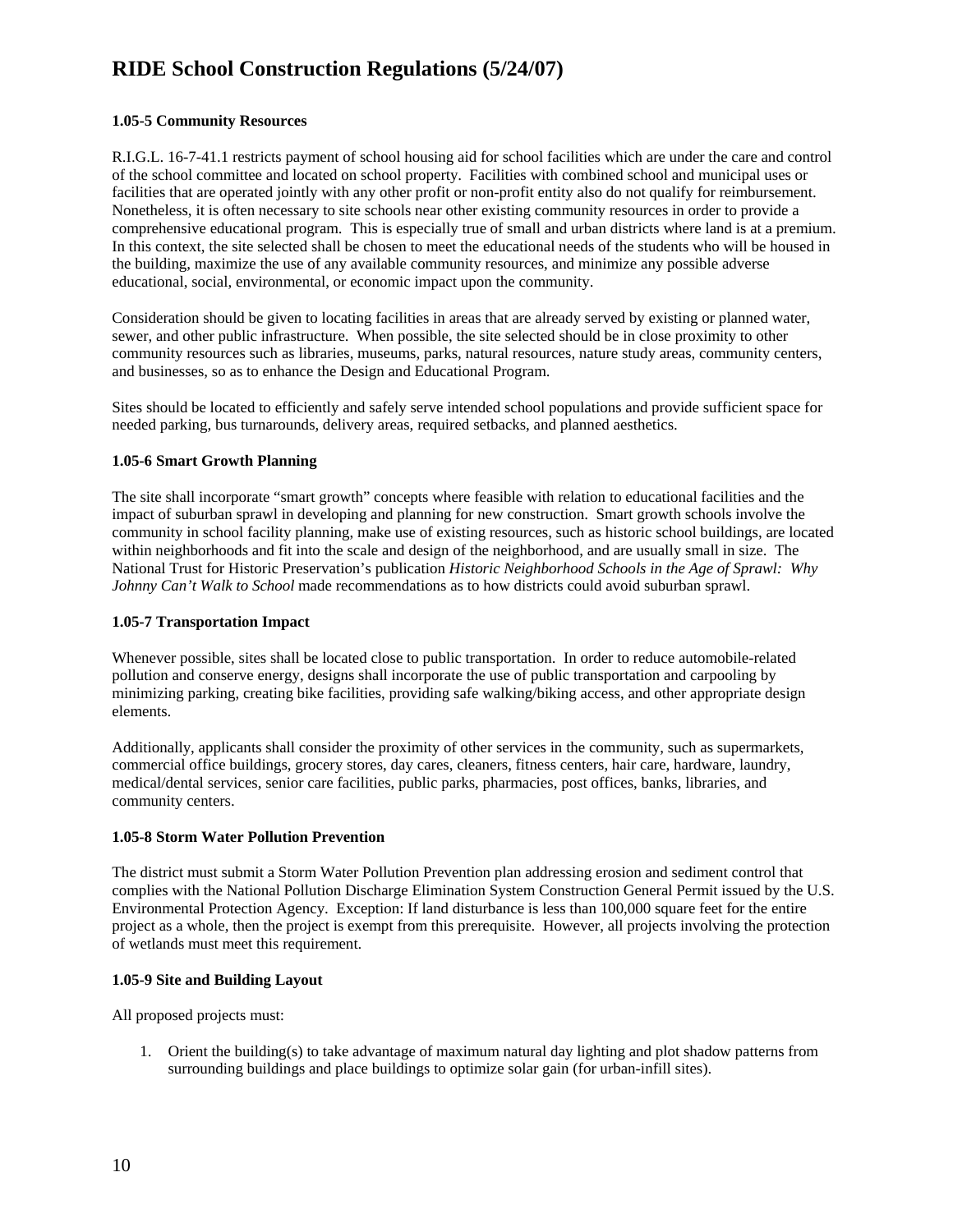- 2. Consider prevailing winds when determining the site and building layout. For example, consider how the shape of the building itself can create wind-sheltered spaces and consider prevailing winds when designing parking lots and driveways to help blow exhaust fumes away from the school.
- 3. Maximize use of existing land formations and vegetation to provide shelter from extreme weather or to deflect unwanted noise.
- 4. Plant or protect existing deciduous trees to block summer sun and allow winter solar gain. Plant or protect existing coniferous trees to block winter wind.
- 5. Minimize importation of non-native soils and exportation of native soils. Optimize Cut & Fill (ideally 1:1) during clearing and excavation.
- 6. Create physical connections to existing bike paths, natural features, or adjacent buildings and neighborhoods.
- 7. Design parking lots and driveways to limit student proximity to bus emissions. Design bus loading and unloading areas such that buses need not be lined up head to tail. Do not design bus loading and unloading areas such that bus exhaust is in proximity to any of the school's air intake vents.
- 8. Site the building to maximize opportunities for on-site renewable energy generation. For example, preserve or ensure availability of space for wood chip storage facilities for biomass heating, wind turbines (if wind resources are adequate), or other renewable energy sources.
- 9. Facilitate use of public transportation by locating the school within a one-mile radius of a public bus route.

#### **RIDE 1.06: SPACE STANDARDS**

#### **1.06-1 General Provisions**

School facilities shall afford space for general instruction, specialized instruction, administration and student services, the adequacy of which shall be pursuant to the requirements of this section. In addition, school facilities shall afford accommodations for approved vocational and special education programs. General design and construction space requirements are as follows:

- 1. Instructional rooms with windows shall have no exterior obstructing wall within 20 feet of the major window wall;
- 2. The minimum dimension of any instructional space or specialized instructional space shall be 10 square feet of floor area;
- 3. Ceiling heights reported in the design and construction plans shall meet the following requirements:
	- The ceiling height of an academic classroom or other instructional space containing more than 300 square feet in area shall average nine feet six inches (9'-6"), and no part of the ceiling or other obstruction shall be lower than eight (8) feet;
	- Instructional spaces of less than 300 square feet and areas of larger spaces devoted to clothing alcoves, storage or work space shall have a minimum ceiling height of eight feet;
	- Large group spaces shall have minimum ceiling heights as follows:
		- $\triangleright$  Gymnasium --22 feet
		- $\triangleright$  Music Room (Vocal or Instrumental)--12 feet, The minimum height from overall highest riser to ceiling shall be eight feet
		- $\triangleright$  Cafeteria --12 feet
		- ¾ Industrial Arts and Vocational Shop--12 feet
		- ¾ Library/Media Center --91/2 feet;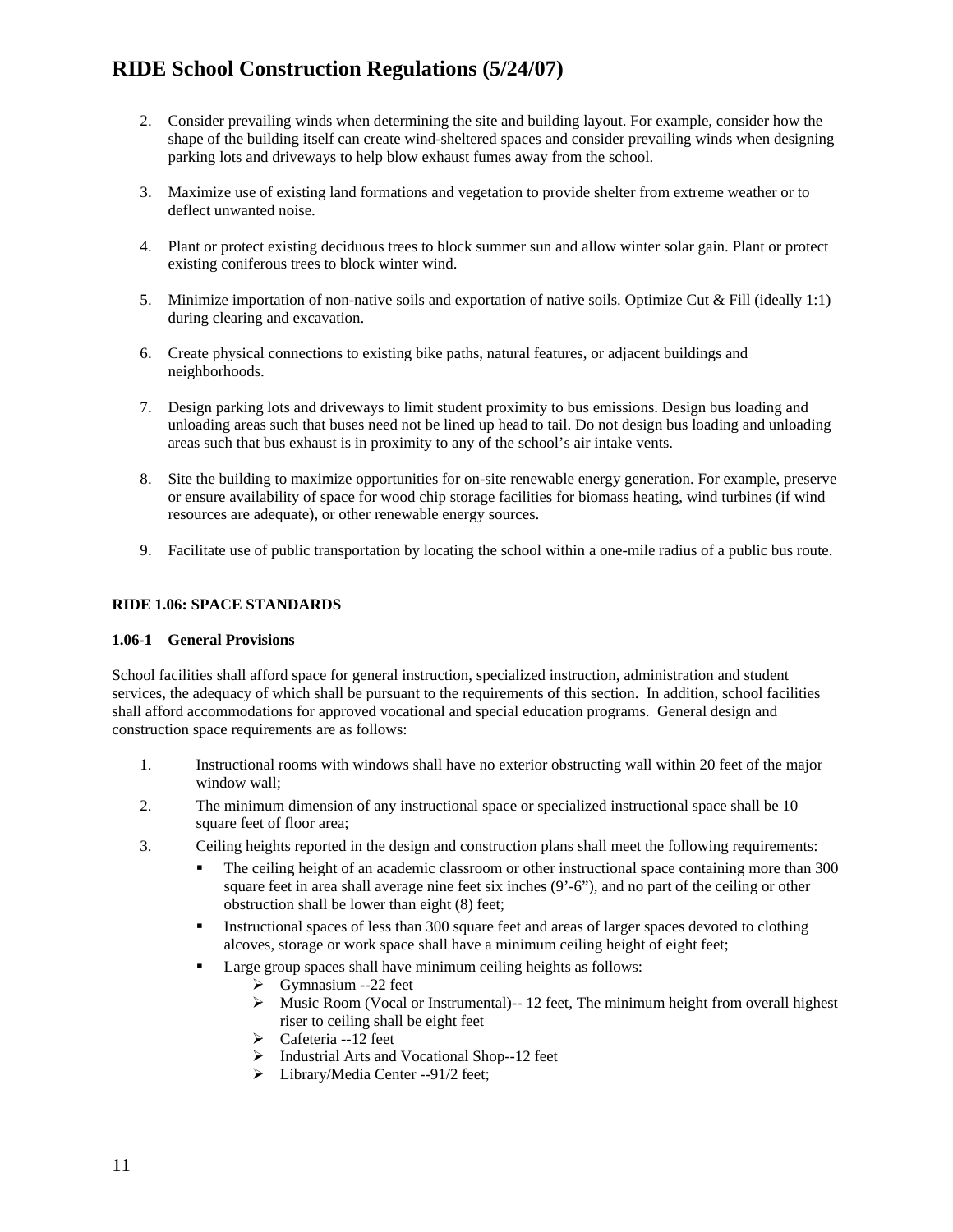- Corridors and all other administrative spaces shall have a minimum ceiling height of eight (8) feet; and
- 4. A health unit shall be provided and shall include a nurse's area, a waiting area, an examination area, a rest area with privacy, drinking water and toilet facilities sized and arranged so that physically disabled persons requiring assistance will be able to receive such aid.

#### **1.06-2 Space Allowance Guidelines**

All projects must meet Educational Program Space Guidelines that provide the basis for gross square foot per pupil allowances. The standards and any associated guidelines provide by RIDE shall define prototype school design and space recommendations for each specified program activity eligible for housing aid. Projects that exceed gross square foot per student allocations will be reimbursed only up to the limits provided herein. These standards are reflective of realistic, future-oriented, and contemporary educational program goals and are based on the summation of square foot allocations for each itemized educational space.

| <b>Projected Enrollment</b> | <b>GSF</b> per Student | <b>Projected Enrollment</b> | <b>GSF</b> per Student |  |
|-----------------------------|------------------------|-----------------------------|------------------------|--|
| Less than 300               | 180                    | 450-459                     | 163                    |  |
| 300-309                     | 180                    | 460-469                     | 161                    |  |
| 310-319                     | 179                    | 470-479                     | 160                    |  |
| 320-329                     | 178                    | 480-489                     | 159                    |  |
| 330-339                     | 177                    | 490-499                     | 158                    |  |
| 340-349                     | 175                    | 500-509                     | 157                    |  |
| 350-359                     | 174                    | 510-519                     | 156                    |  |
| 360-369                     | 173                    | 520-529                     | 154                    |  |
| 370-379                     | 172                    | 530-539                     | 153                    |  |
| 380-389                     | 171                    | 540-549                     | 152                    |  |
| 390-399                     | 170                    | 550-559                     | 151                    |  |
| 400-409                     | 168                    | 560-569                     | 150                    |  |
| 410-419                     | 167                    | 570-579                     | 149                    |  |
| 420-429                     | 166                    | 580-589                     | 147                    |  |
| 430-439                     | 165                    | 590-599                     | 146                    |  |
| 440-449                     | 164                    | 600 and greater             | 145                    |  |

Table 1: Gross Square Feet (GSF) per Student - Elementary Schools

Table 2: Gross Square Feet per Student – Middle and Junior High Schools

| <b>Projected Enrollment</b> | <b>GSF</b> per Student | <b>Projected Enrollment</b> | <b>GSF</b> per Student |  |  |
|-----------------------------|------------------------|-----------------------------|------------------------|--|--|
| Less than 400               | 190                    | 580-589                     | 175                    |  |  |
| 400-409                     | 190                    | 590-599                     | 174                    |  |  |
| 410-419                     | 189                    | 600-609                     | 173                    |  |  |
| 420-429                     | 188                    | 610-619                     | 172                    |  |  |
| 430-439                     | 187                    | 620-629                     | 171                    |  |  |
| 440-449                     | 187                    | 630-639                     | 170                    |  |  |
| 450-459                     | 186                    | 640-649                     | 169                    |  |  |
| 460-469                     | 185                    | 650-659                     | 169                    |  |  |
| 470-479                     | 184                    | 660-669                     | 168                    |  |  |
| 480-489                     | 183                    | 670-679                     | 167                    |  |  |
| 490-499                     | 182                    | 680-689                     | 166                    |  |  |
| 500-509                     | 181                    | 690-699                     | 165                    |  |  |
| 510-519                     | 181                    | 700-709                     | 164                    |  |  |
| 520-529                     | 180                    | 710-719                     | 163                    |  |  |
| 530-539                     | 179                    | 720-729                     | 163                    |  |  |
| 540-549                     | 178                    | 730-739                     | 162                    |  |  |
| 550-559                     | 177                    | 740-749                     | 161                    |  |  |
| 560-569                     | 176                    | 750 and greater             | 160                    |  |  |
| 570-579                     | 175                    |                             |                        |  |  |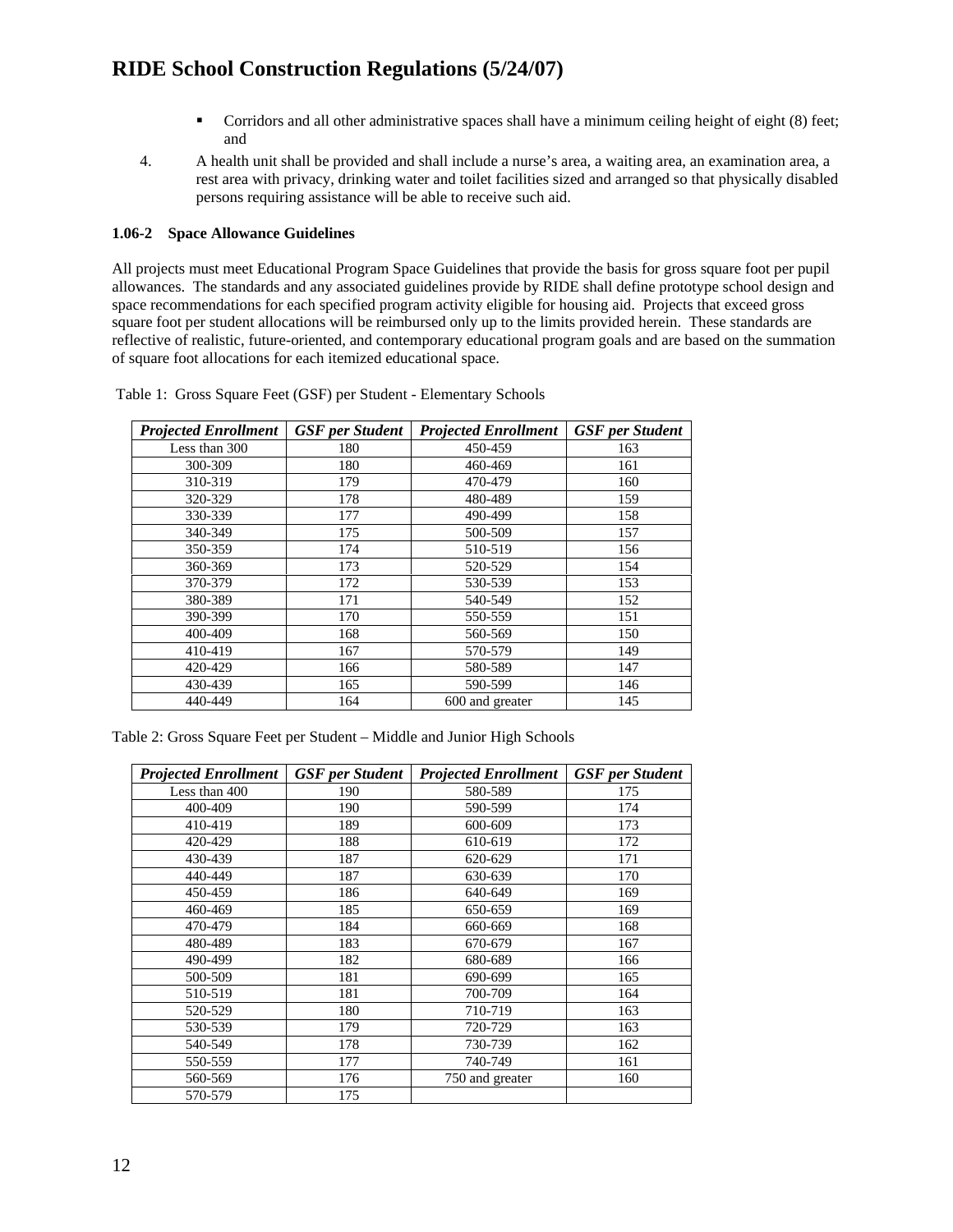| <b>Projected Enrollment</b>   GSF per Student |     | <b>Projected Enrollment</b> | <b>GSF</b> per Student |
|-----------------------------------------------|-----|-----------------------------|------------------------|
| Less than 600                                 | 205 | 800-809                     | 195                    |
| 600-609                                       | 205 | 810-819                     | 195                    |
| 610-619                                       | 205 | 820-829                     | 194                    |
| 620-629                                       | 204 | 830-839                     | 194                    |
| 630-639                                       | 204 | 840-849                     | 193                    |
| 640-649                                       | 203 | 850-859                     | 193                    |
| 650-659                                       | 203 | 860-869                     | 192                    |
| 660-669                                       | 202 | 870-879                     | 192                    |
| 670-679                                       | 202 | 880-889                     | 191                    |
| 680-689                                       | 201 | 890-899                     | 191                    |
| 690-699                                       | 201 | 900-909                     | 190                    |
| 700-709                                       | 200 | 910-919                     | 190                    |
| 710-719                                       | 200 | 920-929                     | 189                    |
| 720-729                                       | 199 | 930-939                     | 189                    |
| 730-739                                       | 199 | 940-949                     | 188                    |
| 740-749                                       | 198 | 950-959                     | 188                    |
| 750-759                                       | 198 | 960-969                     | 187                    |
| 760-769                                       | 197 | 970-979                     | 187                    |
| 770-779                                       | 197 | 980-989                     | 186                    |
| 780-789                                       | 196 | 990-999                     | 186                    |
| 790-799                                       | 196 | 1000 and greater            | 185                    |

Table 3: Gross Square Feet per Student – Academic High Schools

Vocational Technical Schools and the Vocational Education space components of comprehensive high schools shall not exceed 225 gross square feet per pupil and any additional programmatic requirements may be considered on a case by case basis.

#### **1.06-3 Space Allowance by Program Activity**

The following space allowance guidelines shall be used to plan new educational facilities. Square footage designed above these criteria is ineligible for reimbursement funding.

| <b>Type of Space</b>                               | <b>300 Students</b>        | <b>600 Students</b>        |
|----------------------------------------------------|----------------------------|----------------------------|
| Pre-Kindergarten & Kindergarten (including toilet) | 1200 square feet each      | 1200 square feet each      |
| Core Classrooms                                    | 950 square feet each       | 950 square feet each       |
| Art (including storage and workroom)               | 1150 square feet           | 2300 square feet           |
| Music (including practice and ensemble)            | 1350 square feet           | 2700 square feet           |
| <b>Special Education:</b>                          |                            |                            |
| Self-contained classroom (including toilet)        | 950 square feet            | 950 square feet            |
| Small Group/Resource Room                          | 500 square feet            | 500 square feet            |
| Media Center/Library                               | 2020 square feet           | 3310 square feet           |
| Gymnasium (including storage and office)           | 6300 square feet           | 6300 square feet           |
| Food Prep/Kitchen                                  | 1600 square feet           | 1900 square feet           |
| Cafeteria                                          | 15 square feet per student | 15 square feet per student |
|                                                    | accommodating 1/2 planned  | accommodating 1/2          |
|                                                    | enrollment                 | planned enrollment         |
| <b>Stage</b>                                       | 1000 square feet           | 1000 square feet           |
| Chair/Table Equipment Storage                      | 200 square feet            | 300 square feet            |
| <b>Staff Lunch Room</b>                            | 200 square feet            | 300 square feet            |
| General Office                                     | 1500 square feet           | 1600 square feet           |
| Nurse/Health                                       | 510 square feet            | 510 square feet            |
| Guidance                                           | 185 square feet            | 185 square feet            |
| Teachers Workroom/Lounge (including toilet)        | 300 square feet            | 450 square feet            |
| Custodian/Maintenance                              | 1500 square feet           | 1600 square feet           |
| General Storage (Books)                            | 400 square feet            | 600 square feet            |

ELEMENTARY SCHOOLS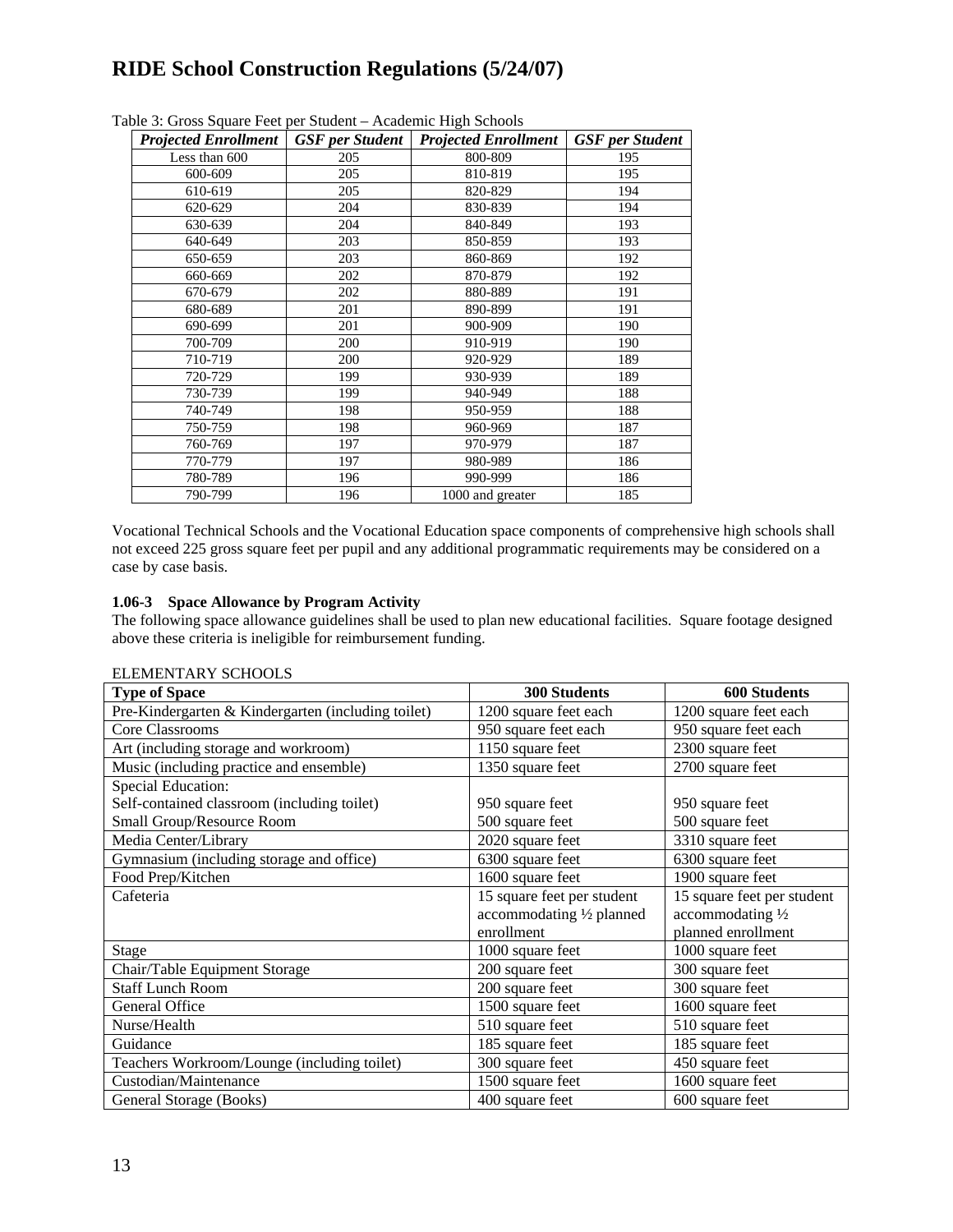### JUNIOR HIGH/MIDDLE SCHOOLS

| <b>Type of Space</b>                        | <b>400 Students</b>          | <b>750 Students</b>       |  |
|---------------------------------------------|------------------------------|---------------------------|--|
| Core Classrooms                             | 950 square feet each         | 950 square feet each      |  |
| Science                                     | 1200 square feet each        | 1200 square feet each     |  |
| Art (including storage and workroom)        | 1350 square feet             | 2550 square feet          |  |
| Music (including practice and ensemble)     | 1700 square feet             | 1700 square feet          |  |
| Tech Classroom (e.g. drafting, business)    | 1200 square feet             | 2400 square feet          |  |
| Tech Shop (e.g. consumer, wood)             | 2000 square feet             | 4000 square feet          |  |
| Special Education:                          |                              |                           |  |
| Self-contained classroom (including toilet) | 950 square feet              | 950 square feet           |  |
| Small Group/Resource Room                   | 500 square feet              | 500 square feet           |  |
| Media Center/Library                        | 2680 square feet             | 4700 square feet          |  |
| Gymnasium (including storage and office)    | 6150 square feet             | 6150 square feet          |  |
| Food Prep/Kitchen                           | 1700 square feet             | 2050 square feet          |  |
| Cafeteria                                   | 15 square feet accommodating | 15 square feet            |  |
|                                             | 2/3 planned enrollment       | accommodating 2/3 planned |  |
|                                             |                              | enrollment                |  |
| Stage                                       | 1600 square feet             | 1600 square feet          |  |
| Chair/Table Equipment Storage               | 200 square feet              | 300 square feet           |  |
| <b>Staff Lunch Room</b>                     | 200 square feet              | 300 square feet           |  |
| General Office                              | 1920 square feet             | 2170 square feet          |  |
| Nurse's Office/Health                       | 510 square feet              | 510 square feet           |  |
| Guidance                                    | 450 square feet              | 750 square feet           |  |
| Teachers Workroom/Lounge (including toilet) | 300 square feet              | 450 square feet           |  |
| Custodian/Maintenance                       | 1375 square feet             | 1400 square feet          |  |
| General Storage (Books)                     | 400 square feet              | 600 square feet           |  |

### HIGH SCHOOLS

| <b>Type of Space</b>                                    | <b>600 Students</b>              | <b>1000 Students</b>          |
|---------------------------------------------------------|----------------------------------|-------------------------------|
| Core Classrooms                                         | 950 square feet each             | 950 square feet each          |
| Science                                                 | 1200 square feet each            | 1200 square feet each         |
| Art (including storage and workroom)                    | 1350 square feet                 | 2700 square feet              |
| Music (including practice and ensemble)                 | 2125 square feet                 | 2275 square feet              |
| Tech Classroom (e.g. drafting, business)                | $\overline{2400}$ square feet    | $\overline{4800}$ square feet |
| Tech Shop (e.g. consumer, wood)                         | 4000 square feet                 | 8000 square feet              |
| Special Education:                                      |                                  |                               |
| Self-contained classroom (including toilet)             | 950 square feet                  | 950 square feet               |
| Small Group/Resource Room                               | 500 square feet                  | 500 square feet               |
| Media Center/Library                                    | 3650 square feet                 | 6150 square feet              |
| Gymnasium (including storage and office)                | 10000 square feet                | 10000 square feet             |
| Ancillary PE Space (including PE alternatives, storage, | 7000 square feet                 | 10300 square feet             |
| lockers, offices, and locker rooms)                     |                                  |                               |
| Food Prep/Kitchen                                       | 1900 square feet                 | 2300 square feet              |
| Cafeteria                                               | 15 square feet per student       | 15 square feet per student    |
|                                                         | accommodating 1/3 planned        | accommodating 1/3 planned     |
|                                                         | enrollment                       | enrollment                    |
| Auditorium                                              | 2/3 enrollment at 10 square feet | 2/3 enrollment at 10 square   |
|                                                         | per student (750 seats           | feet per student (750 seats   |
|                                                         | maximum)                         | maximum)                      |
| Stage Auditorium Storage, dressing rooms, controls      | 2800 square feet                 | 2800 square feet              |
| <b>Staff Lunch Room</b>                                 | 400 square feet                  | $\overline{500}$ square feet  |
| General Office                                          | 2020 square feet                 | $\overline{2270}$ square feet |
| Nurse's Office/Health                                   | 710 square feet                  | 910 square feet               |
| Guidance                                                | 1050 square feet                 | 1500 square feet              |
| Teachers Workroom/Lounge (including toilet)             | 300 square feet                  | 450 square feet               |
| Custodian/Maintenance                                   | 1475 square feet                 | 1575 square feet              |
| General Storage (Books)                                 | 400 square feet                  | 600 square feet               |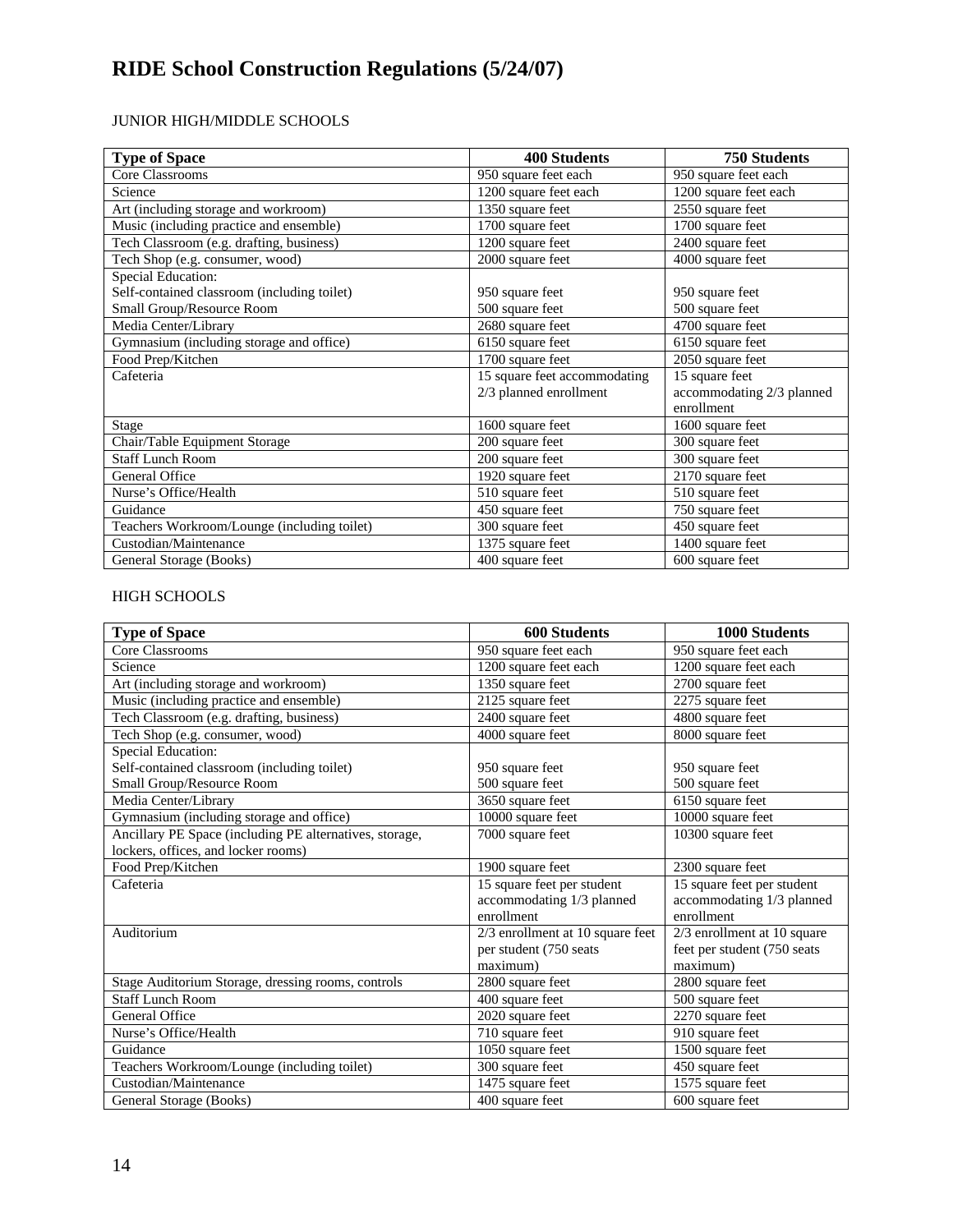#### **1.06-4 Special Education Spaces**

Spaces for special education classes/programs may receive special consideration for additional space at the discretion of RIDE, if the district documents and certifies a greater need in the Design and Educational Program. The gross square feet per student defined herein includes an assumption that 8% of the total planned enrollment will be enrolled in self-contained special education programs.

The Regents shall approve requests for additional space eligible for housing aid reimbursement if the district demonstrates that:

- 1. School facility needs related to the required programs cannot be addressed within the existing facilities and that all other spaces are consistent with the space allowance guidelines;
- 2. Such spaces are necessary to comply with federal or state laws concerning educating students with disabilities to the greatest extent possible in the same building or classes with their non-disabled peers and the additional or inconsistent spaces will:
	- a) Allow for the return of students with disabilities from out of district facilities;
	- b) Permit the retention of students with disabilities who would otherwise be placed in out of district facilities;
	- c) Provide space for regional programs in a host school building that houses both disabled and non-disabled students; or
	- d) Provide space for the coordination of regional programs by a county special services district, educational services commission, jointure commission or other agency authorized by law to provide regional special education services, in a School facility that houses both disabled and non- disabled students

#### **1.06-5 Space Allowance Exception**

The applicant may make reasonable departures from the guidelines shown above only with a prior written determination of the Regents that special circumstances exist and that such departures are consistent with the intent of RIDE 1.00 to provide adequate, safe, cost-effective, and programmatically sound school facilities.

#### **RIDE 1.07: COST STANDARDS**

#### **1.07-1 Cost Guidelines**

Districts shall include in their application a complete and detailed breakdown of the estimated costs associated with the project, prepared by a professional construction cost estimator. Cost estimates should be in the format provided in the annual guidance. This format will be an elemental classification framework developed through industry and government consensus. Construction cost estimates must be carried forward to the proposed bid date and include project management and design fees. Project information collected by RIDE will be stored in a database to provide a means for preparing annual cost guidance.

Project management and design fees, as a percentage of total construction costs, shall not exceed 20% of the general construction costs. Where projects mix new and retrofit construction, costs shall be clearly separated for new construction, new additions, gut rehabilitation, and space modernization.

#### **1.07-2 Additional Facilities**

The provisions of this section shall not be deemed to preclude an applicant from including in an Approved Project, in addition to the Design and Educational Program as approved by the Regents, such additional facilities as said district might desire. Any and all costs related to said additional facilities, including but not limited to, the design, construction and implementation of said additional facilities, shall be the sole responsibility of the eligible district.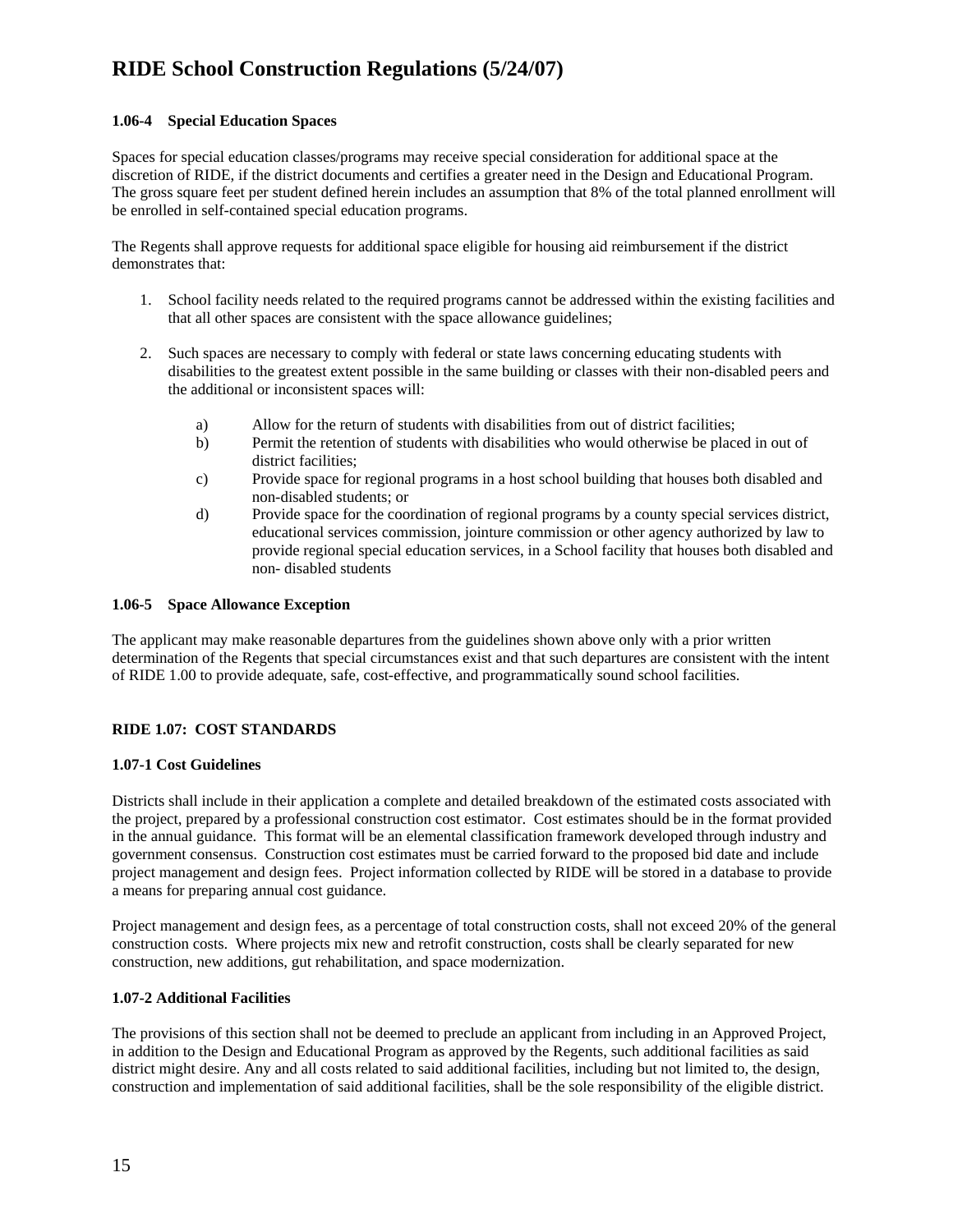#### **1.07-3 Ineligible Costs**

The cost of project elements that exceed or diverge from the project scope of an approved project, including items noted below, are categorically ineligible to receive school housing aid. School housing aid is not paid on furnishings, fittings, and equipment unless the project involves new construction.

Categorically ineligible costs shall include, but not be limited to:

- 1. Any costs for an Approved Project in excess of the final approved amount for Housing Aid.
- 2. Financing costs incurred by an Applicant if the bond is not issued through the Rhode Island Health, Education, and Building Corporation (RIHEBC).
- 3. The cost of legal services.
- 4. The provision of any direct or indirect municipal services shall be ineligible costs, except the provision of public safety services as required by law, or services which RIDE determines are necessary for the completion of the project.
- 5. All costs associated with the operation and routine maintenance of a school facility.
- 6. Costs associated with site remediation costs, unless a district demonstrates that there are no available sites that do not require remediation or that it is less costly to remediate the selected site rather than purchase other property. In addition, the district will have to document its efforts to obtain other sources of public and private funds to assist with the remediation of the site. The Regents expect that municipalities will secure federal funding or judgments against those responsible for the contamination.
- 7. Any costs determined to be ineligible by the Regents during the course of the enforcement of the regulations and compliance with the memorandum of agreement process. The Regents reserve the right to disallow any costs associated with any change order that deviates from the scope of the project.
- **8.** Other ineligible costs: swimming pools, skating rinks, field houses, district administrative office space that is not incorporated into a school building, indoor tennis courts, and outdoor field surface materials on existing fields. In addition, districts building new or an addition to existing elementary schools will be reimbursed only for a multi-purpose room for auditorium and cafeteria purposes. Furthermore, athletic facilities requests will be considered only if the district demonstrates that the facility will be used predominantly by the school population. This demonstration shall include an analysis of needed physical education and sports activities based on the student population to be served by the proposed new facility. The district shall also include an inventory of community athletic/recreation facilities to ensure that school housing aid is not being paid for community resources.

#### **RIDE 1.08: APPLICATION AND APPROVAL PROCEDURES**

The process and requirements of the revised Necessity of Construction approval process allow the Regents to:

- better project and allocate school housing aid;
- give school districts adequate planning time prior to a final bond-approval commitment; and
- provide greater accountability over individual school district project costs and content through a structured review process.

The Necessity of School Construction approval process is a two-stage process as outlined below. Stage 1 of the process requires districts to include a statement of interest, project justification, facilities analysis, district asset protection plan, capital improvement plan, and community demographics. Upon the preliminary determination by RIDE that the project meets the criteria for the Stage 1 of the necessity of school construction process, the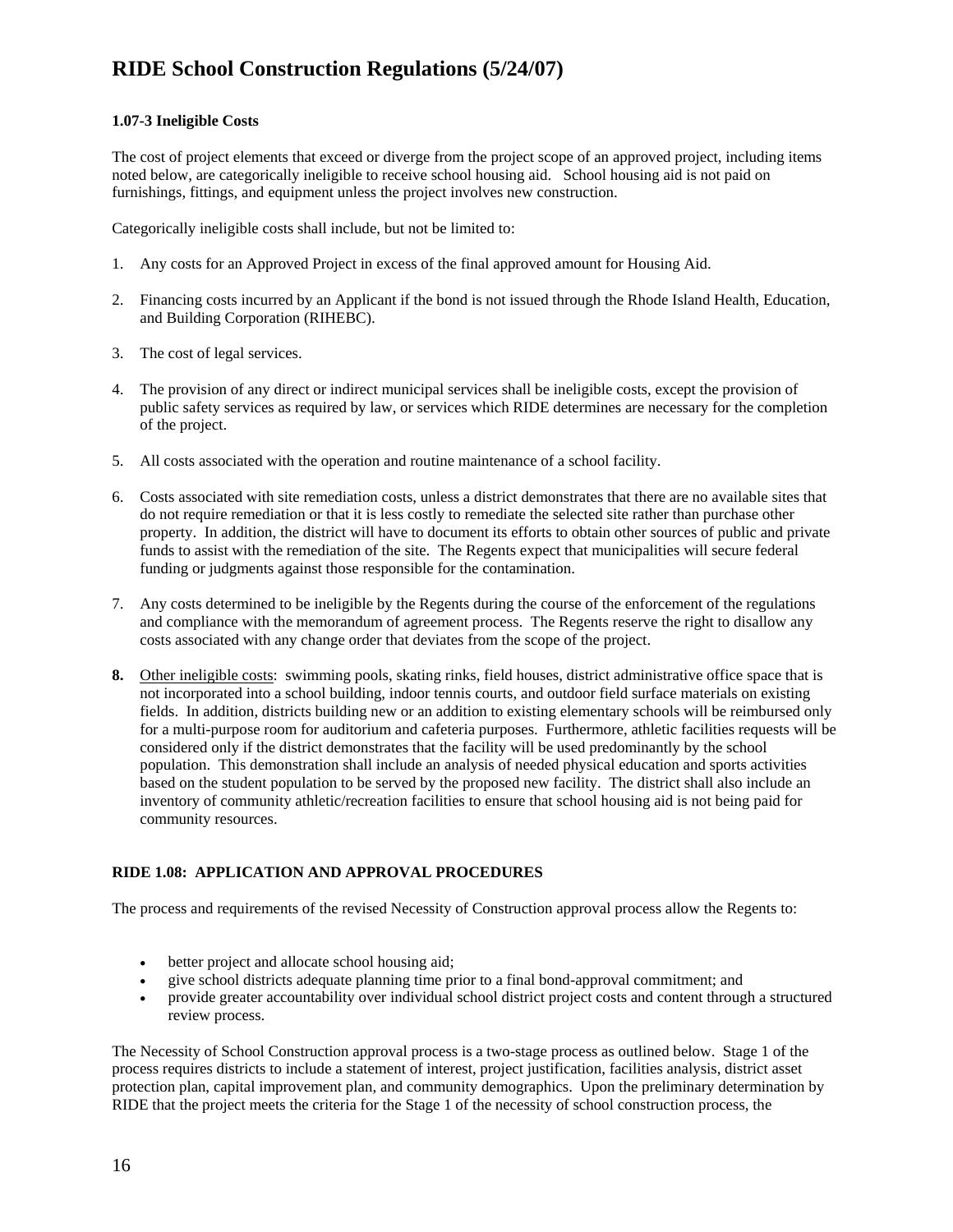application proceeds to Stage 2. Stage 2 of the process requires districts to complete a feasibility study, cost projections, design plans, and site work.

#### **1.08-1 Necessity of School Construction: Stage 1**

The project approval process begins with informing RIDE of the district's intent to modernize, modernize and build an addition, or construct a new school building. The intent is confirmed once the Necessity of School Construction Application packet has been completed by the district, submitted to RIDE, and accepted by RIDE in writing. The Stage 1 Necessity of School Construction Application shall include the following:

#### 1) *Statement of Interest/Project Justification*

Districts must submit a letter from the School Committee to RIDE signed by the Superintendent, School Committee Chair, and a representative of the municipality in which the district is located (Town Council, Mayor, etc.) indicating the intent of the district to request school housing aid funds and clearly justifying why the proposed project is necessary.

When submitting a Statement of Interest, the district must clearly demonstrate why the project is deemed necessary to the district's educational mission and the building deficiencies that this project will remediate such as: not meeting student enrollment needs, class size above appropriate limits, reduced ability or inability to offer ancillary services, and/or learning environments and classroom sizes that are inadequate for student learning or student programs.

The district must indicate whether the building will be a major renovation of a current building, a major renovation with an addition, or construction of a new building. In the case of new construction, the district must clearly demonstrate why new construction is necessary as opposed to renovating existing facilities. With renovation projects, the Facility Analysis must clearly indicate that the condition of the affected facility is poor. The application, through the Facility Analysis, should note the reason for the renovations, such as the need to rectify building code compliance issues, safety and/or health concerns, or security issues. When renovations to or closing of an historic building are proposed, the justification should identify historic tax credits or other potential costs if the building were put to commercial use.

The district must indicate how the current condition of existing facilities has been addressed through the Asset Protection plan below and link this information to the need for new construction or a major renovation project.

If the district is applying for High Performance Green School Status and the additional 2-4% reimbursement for energy efficiency pursuant to Section 1-12.2, this must be stated in the Necessity of Construction Application.

#### 2) *School Building Committee members*

The district must submit names and backgrounds of the members of the school building committee that shall be formed in accordance with the provisions of the district's local charter and/or by-laws.

The school building committee must, at a minimum consist of eight people, including the superintendent of schools, at least one member of the school committee, the local official responsible for building maintenance, a representative of the office or body authorized by law to construct school buildings in the municipality, the school principal from the subject school, a member who has knowledge of the educational mission and function of the facility, a local budget official or member of the local finance committee, and at least one member of the community with architectural, engineering and/or construction experience to provide input relative to the effect of the project on the community and to examine building design and construction plans for reasonableness.

#### 3) *District Asset Protection Plan*

The district must submit the district's Asset Protection Plans for the three years prior to the Application documenting spending on preventive maintenance, renovation, and adaptation of the building to be modernized or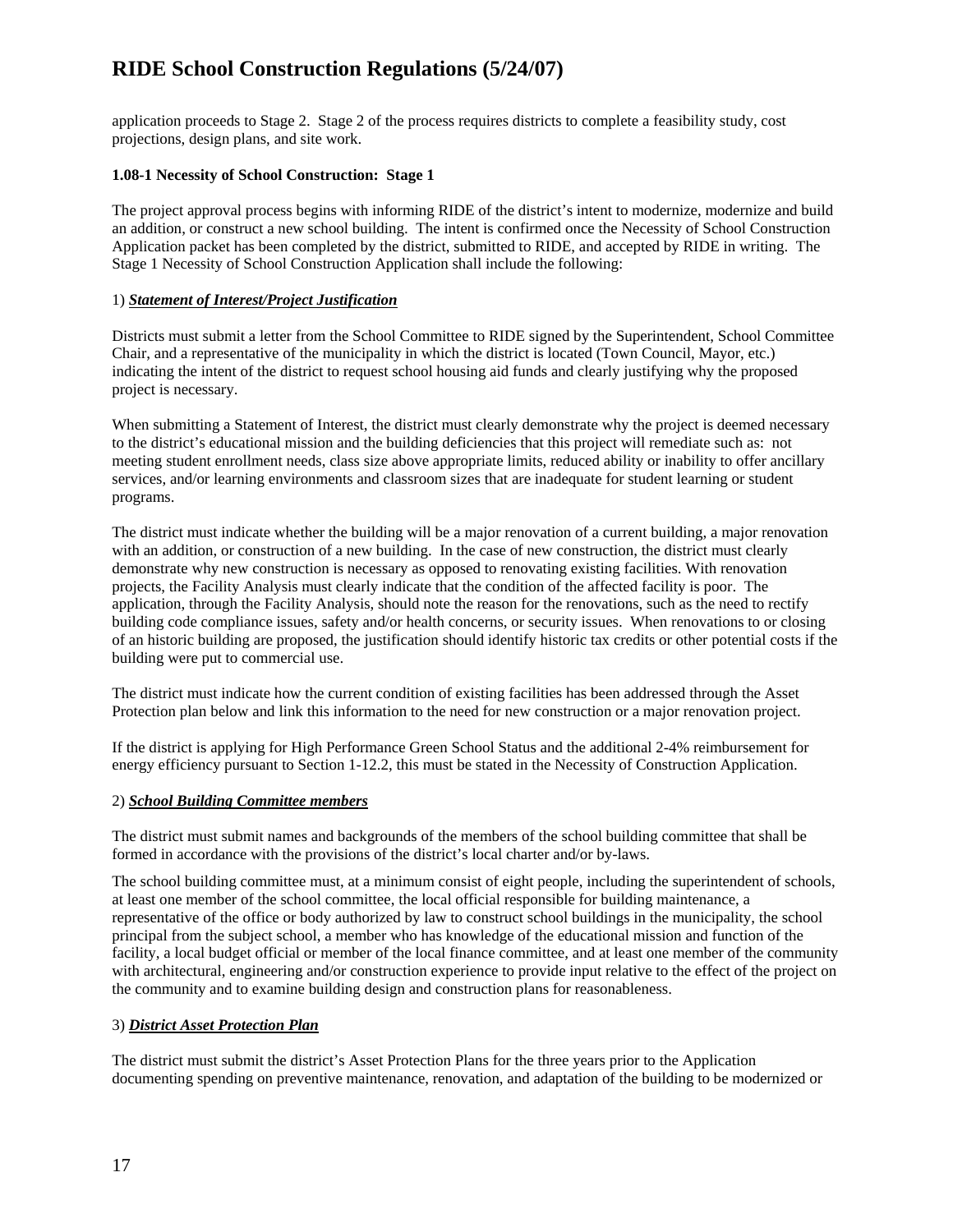replaced with notes explaining actions taken by the district to ensure protection of its physical assets. Particular attention must be given to projects receiving Housing Aid reimbursement in previous years.

A review of a district's past investment in maintenance and ongoing maintenance activities will indicate to the Regents whether the district has effectively maintained existing buildings in accordance with its asset protection plans, such that approval of the proposed project by the Regents is justified.

#### 4) *Capital Improvement Plan*

The district must submit the municipality or district's most recently submitted Capital Improvement Plan showing how the proposed building modernization or construction project has been anticipated in district planning or a written explanation of the reason that the project has been moved up in the planning sequence or added to the Plan.

If the district does not have a current five-year Capital Improvement Plan on file with RIDE, the district must complete and submit such Plan. Districts submitting new plans or amendments to existing plans will be notified in writing if the Commissioner of Education accepted the plan prior to Stage 2 of the approval process

#### 5) *Facility Analysis of Existing Buildings*

A facility analysis must be submitted. The Facility Analysis should list any deficiencies in the district's existing buildings. The Facility Analysis must be conducted by a licensed engineer and must include:

- Inspection and analysis of the building envelope (roof, walls, glazing, foundation, floor/slab)
- Inspection and analysis of the structural elements of the facility
- Inspection and analysis of all mechanical systems, including condition, age, energy efficiency, levels of ventilation, and compliance with American Society of Heating, Refrigerating, and Air Conditioning Engineers (ASHRAE) standards
- Inspection and analysis of the lighting system, including condition, age, energy efficiency and lighting levels
- Inspection and analysis of all controls including lighting controls and sensors, energy management systems, emergency shutoffs
- Inspection and analysis of all fire, safety and security systems including emergency plans
- Analysis of the energy use (electric and heating and/or cooling) of the facility for at least the last two years, a survey of the facility systems, and recommendations for improving energy efficiency. The use of Energy Star Portfolio Manager or ComCheck software systems to benchmark the facility against other buildings or the Rhode Island Building Energy Code is highly encouraged.

#### 6) *District and Community Demographics*

Districts must submit enrollment projections for the next five years for each grade with a brief analysis (increases/decreases from year to year shown in actual numbers or percents) of how the data supports the need for the project. When possible, local enrollment projections should be supported by those from an outside source, such as RIDE or the New England School Development Council (NESDEC).

The district must submit community data including actual and projected population, housing statistics, birth rates, or immigration estimates, and an analysis of how the data supports the need for the project.

#### 7) *Cross Districting*

Districts must provide an analysis for the potential economic and non-economic impact of cross-districting, which shall demonstrate that the district has considered district boundaries, other existing facilities, and population trends in determining the need and site of proposed projects.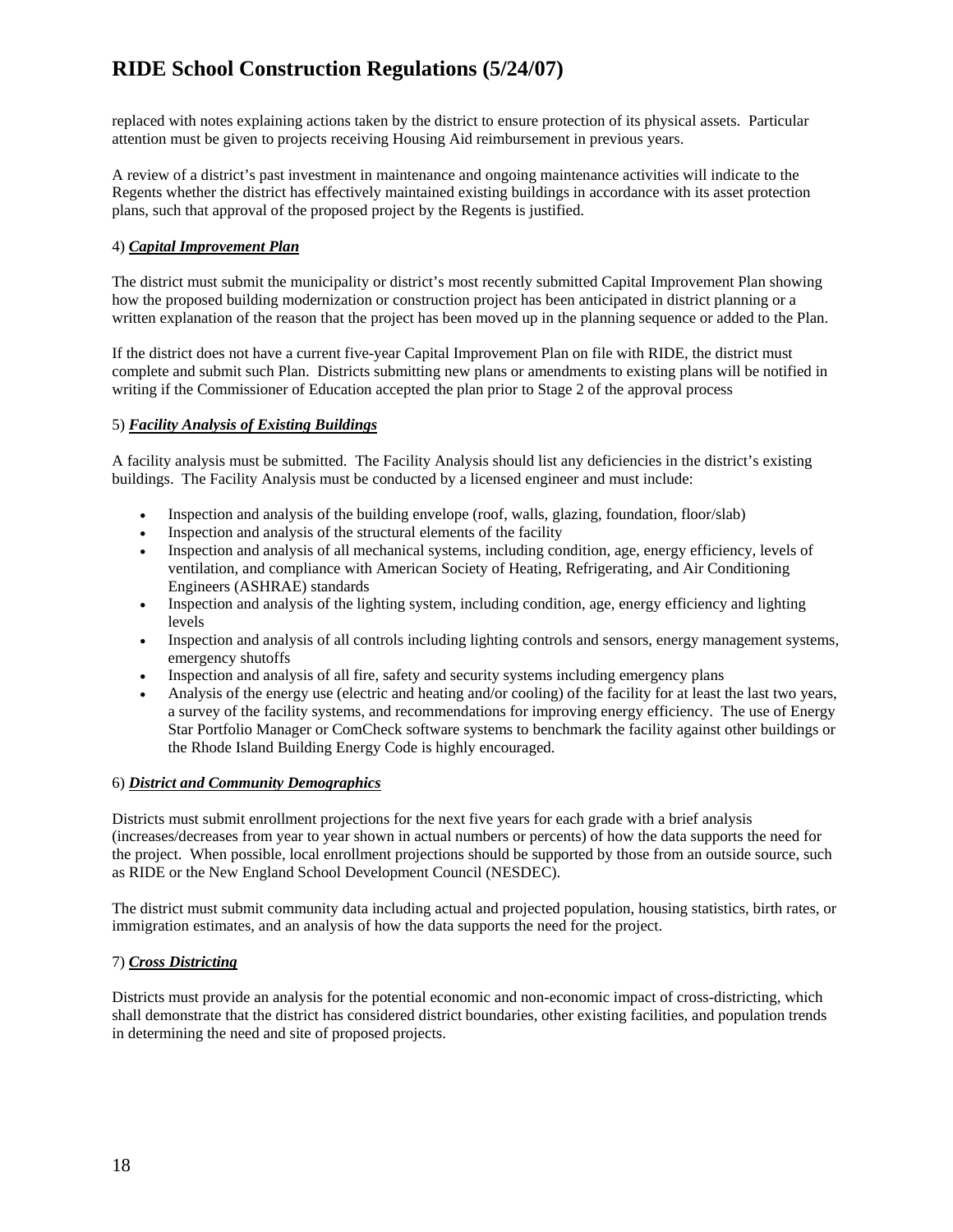#### 8) *Approval of Funding for Architectural Feasibility Study*

The district must submit an agreement to fund an Architectural Feasibility Study, to include initial energy modeling of energy efficiency or renewable energy technologies, signed by the school district authority or municipal authority. No application will be considered unless there has been an approval by the authority that authorizes funding of an Architectural Feasibility Study.

The Stage 1 application is reviewed by RIDE and either approved, returned to the district for further information, or disapproved.

Plan Review options:

- Approval: RIDE approves the Application and schedules and conducts a conference with the School Building Committee and RIDE at which questions about the Application may be asked and answered and the school construction regulations and feasibility study requirements are discussed. If a project is approved, a written timeline will be established for how the project will proceed.
- Further information needed: RIDE returns the Application with requests to provide timely answers to questions, clarification of prescribed issues or request supplemental information. This step may also include a Plan Review where the concerns are addressed at the scheduled conference.
- Disapproval: RIDE returns the Application and notes the reasons for disapproval. The district may request a meeting with RIDE to review the Application and the decision.

Once RIDE has approved the Stage 1 Necessity Application, the district has one year in which to complete Stage 2 of the application. This is the critical step in project design since Stage 2 will include the projected total cost of construction of the project as well as the rationale for the project to be presented to voters, if a bond issue is required. If districts do not submit Stage 2 within one year of the preliminary approval, the approval will expire and districts will have to start at Stage 1 again.

#### **1.08-2 Necessity of School Construction: Stage 2**

The following Stage 2 Necessity of School Construction items are submitted within one year of the preliminary approval and must include the following:

#### 1) *Architectural Feasibility Study*

The Architectural Feasibility Study must include the following items:

- Design and Educational Program as defined in Section 1.02
- The site selected in the case of new construction along with a comparison of the costs and feasibility of modernization/addition and new construction.
- Cost comparison between this project and other alternatives reviewed. If the project involves new construction, the cost analysis must show clearly and fully that the proposed new construction is the best available alternative to meet the projected need based upon educational programs to be housed, total cost effectiveness (including life cycle cost analysis using twenty years as the lifetime), and the public interest. A consideration of indirect costs associated with the project, such as new sewers, roads, transportation or utilities, must be included. If there are surplus buildings, include benefits or costs to the public, such as resale value or demolition costs. If the project includes the renovation of an existing building, the Facility Analysis must clearly demonstrate that the building is structurally sound or can be made so reasonably.
- Documentation of compliance with Site Standards as referenced in these regulations and the Northeast-CHPS.
- Consideration of school district or school facility consolidation pursuant to Section 1.05-4
- Analysis of historic implications and comments from the RI Historical Preservation and Heritage Commission, if applicable.
- Traffic/Transportation Impact Plan pursuant to Section 1.05-7
- Preliminary energy analysis or modeling [reference Northeast-CHPS]
- Feasibility of using renewable energy technologies [reference Northeast-CHPS]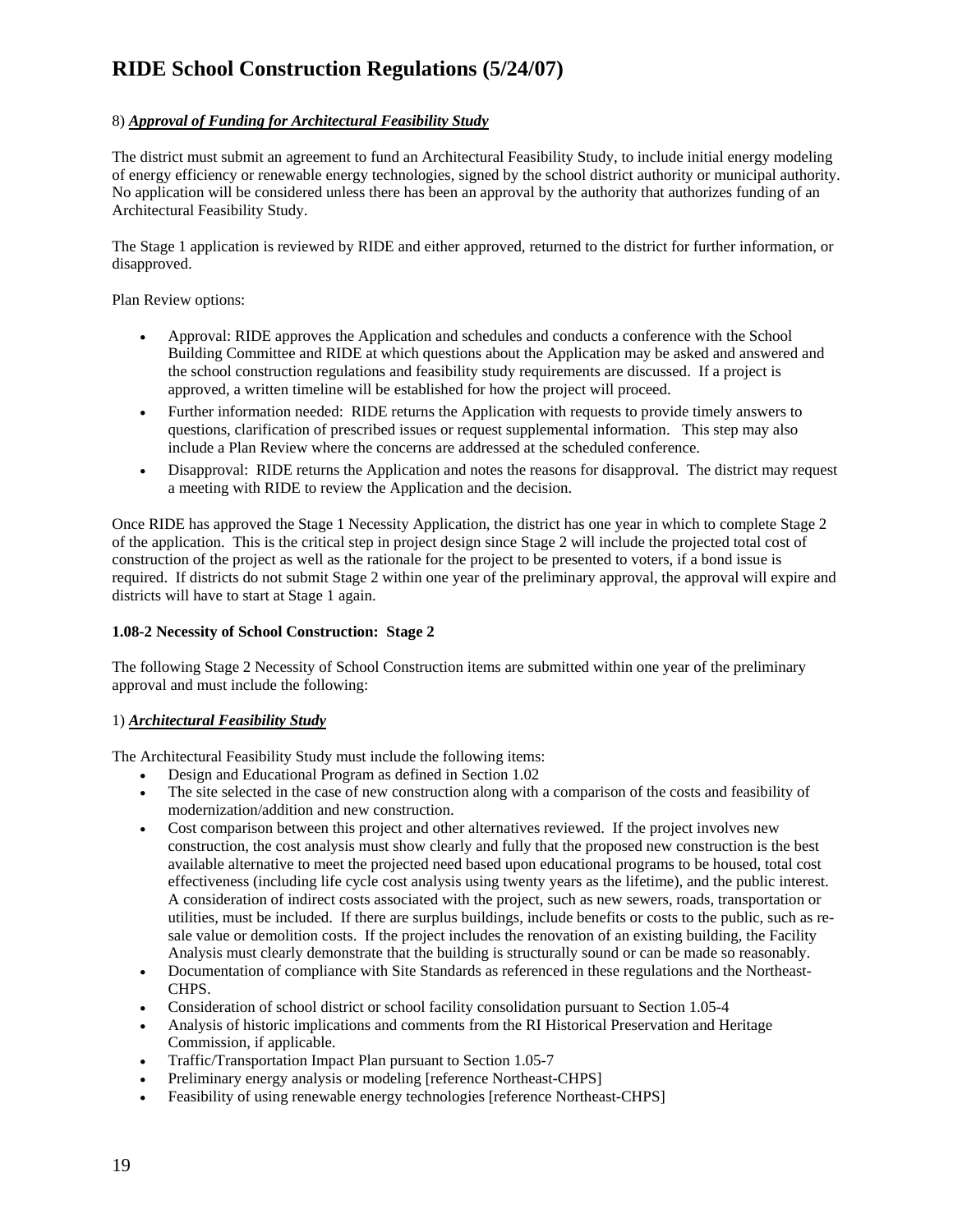#### 2) *Architect's Design Plans*

District must submit three sets of architect's schematic design plans to RIDE for Plan Review.

#### 3) *Design and Construction Cost Projection*

Cost projections must consider the effects of initial capital costs versus maintenance costs over the life of the building with the goal of reducing operation and maintenance costs. Districts must demonstrate the incorporation of life cycle cost analysis in the selection of mechanical systems, equipment, and materials.

The projection shall include a detailed breakdown of the costs associated with this project. This cost analysis should include not only the estimated costs of construction escalated for inflation at the anticipated bid date but also the project management and design fees. Refer to Section 1.07-1. Project management and design fees as a percentage of total construction costs shall not exceed 20% of the general construction costs, as determined by RIDE.

Basic architectural services shall consist of the following phases, schematic design, design development, construction documents, bidding, and construction administration and include the following: architectural drawings, mechanical, electrical, plumbing, fire protection, structural, site development, basic environmental permitting, graphics, lighting design, acoustics, data and communication, educational consultants, any specialty consultants for laboratory, library/media center and kitchen space, code consultants, accessibility, and other services established by RIDE. Additional architectural services may include: geotechnical consultants, asbestos consulting, wetlands flagging, and other additional services as determined by RIDE.

Cost projections must be broken down between new space (i.e. addition) and space improvements (i.e. renovation). If a district is building an addition onto a school as well as conducting major renovations, the soft costs shall be pro rated between the two aspects of the project. By separating the costs, RIDE is able to compare the cost of the new construction versus renovation. RIDE provides cost guidelines as prescribed in Section 1.07-1. The cost comparison should also include an evaluation of the potential for the use of historic tax credits for historic buildings that are being reused or surplused.

#### 4) *Financing plan*

Districts must consider the impact on the operating budget of implementing the project in such detail and format as required by the Regents, including but not limited to, an estimate of the costs of additional maintenance required of the district, the costs of additional instructional or support staff, additional utility costs, the costs of additional transportation, if any, and the estimated revenue, if any, from the sale or lease of any school facility decommissioned as a result of implementing the project.

#### 5) *Site Purchase Plan (if required)*

Districts must detail information about the location, cost, and acquisition plan for any new site. The site must meet all site standards included in these regulations. The district has sole responsibility for identifying and acquiring control of the site.

#### 6) *Local Support, Approval by the Regents, and Memorandum of Agreement*

Districts must submit documentation of community support for the project, including City/Town Council and School Committee approvals. Please include a timeline for when the project will be submitted to voters for approval, if applicable.

Upon receipt of the Stage 2 Application, RIDE conducts a project feasibility review followed by a Plan Review meeting with the school building committee, design team, commissioning agent (see Section 1.09-2), and other applicable parties. After the Plan Review, if the application has received preliminary approval by RIDE, the project will be sent to the Regents for final approval. If the project is approved, a Memorandum of Agreement will be entered into with the district that sets forth the dollar authorization for the project (budget agreement), the scope of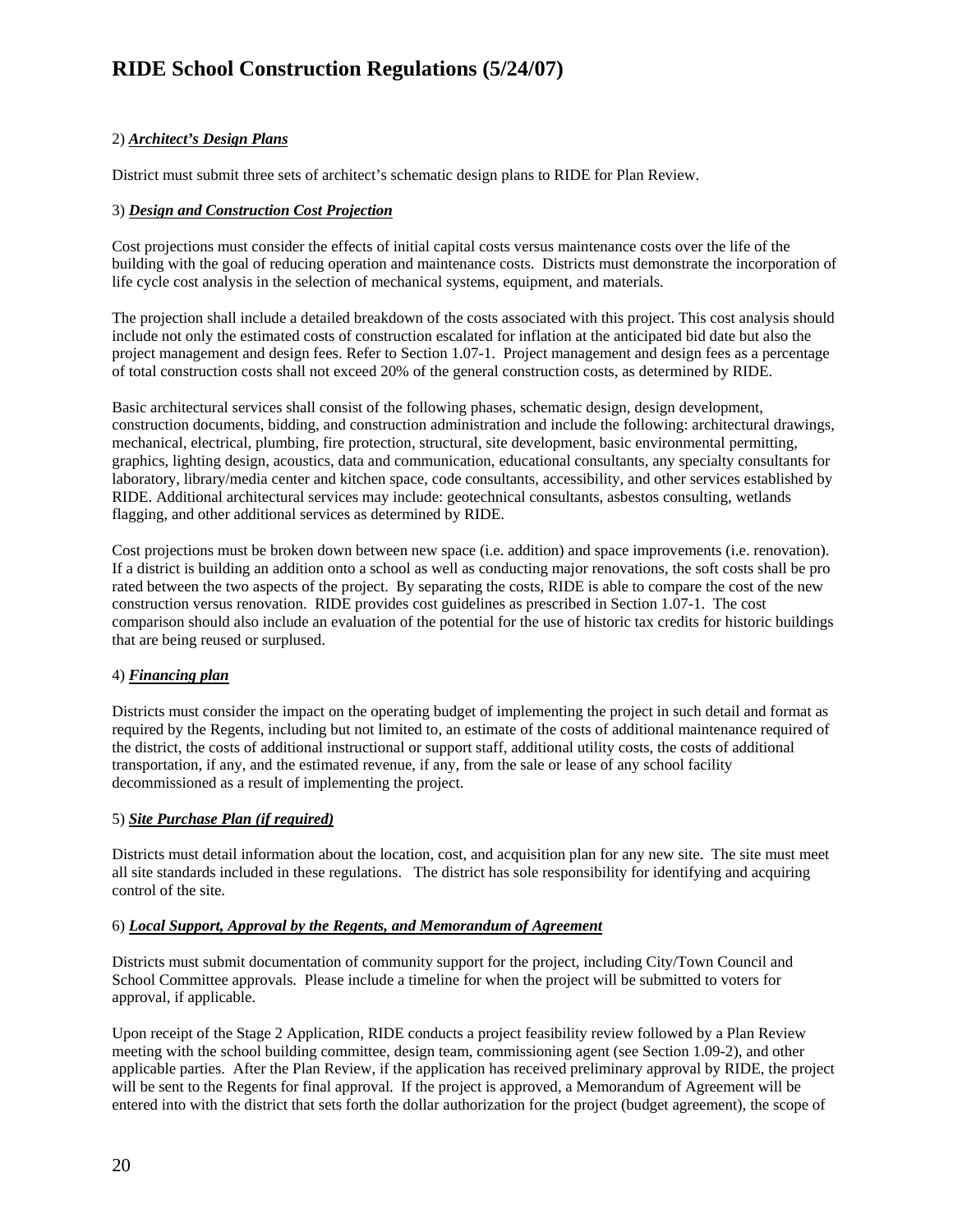the project, and any contingencies that the district must comply with. Districts will be required to agree to any contingencies noted in the Memorandum of Agreement. A standing contingency is that districts will be expected to warn and conduct the vote for public approval for funding within six months of the Regents approval. If the voters do not approve the project within that time frame, the approval will expire and districts will have to start at Stage 1 again. The district will submit a signed copy of the Memorandum of Agreement to RIDE within 10 days of receipt. The Superintendent, or other chief administrative officer of the district, as well as all members of the School Committee must sign the agreement.

Finally, there will be ongoing design document review and approval process by RIDE that occurs, at a minimum, at the following three stages of project implementation (see Section 1.10):

- Completion of Schematic Design
- Completion of Design Development
- 60% completion of Construction documents

#### **RIDE 1.09: DESIGN AND REVIEW PROCESS**

#### **1.09-1 Design Review**

RIDE will conduct an architectural and technical peer review of each Approved Project at the completion of schematic design, design development, and construction document phases, or at such other times determined by RIDE. Such a review will ensure that the designs comply with the approved Design and Educational Program approved by the Regents and these regulations. In the event that the school project involves historic buildings or districts, the RI Historical Preservation and Heritage Commission may require an ongoing review through construction.

Districts are responsible for submitting all required documentation to RIDE upon completion of each design phase and attending Plan Review meetings as scheduled by RIDE. At the Plan Review meetings, the design team and building committee are expected to answer all questions posed by RIDE and, upon successful conclusion of the review, may move to the next phase of design.

Listed below is the required documentation for each phase of the design process:

#### *Schematic Design:*

The purpose of the documentation submitted during the Schematic Design is to document the continuing development of the school construction project and its major components and to project a project budget. The documentation should also demonstrate compliance with the Northeast-CHPS.

> Site plan and Landscape plan  $\omega$  1/16" = 1'-0" Floor plans  $\omega$  1/16" = 1'-0" showing all partitions and door swings Color Rendering Exterior elevations  $\omega$  1/16" = 1'-0" Typical building wall sections Single line engineering diagrams Outline specifications City Planning Board submission Civil engineering drawings (scale as required) Confirm Project schedule Site engineering calculations Construction Cost Estimates Project Report LEED™ Checklist Form Project Review Meeting Educational Specifications and Schematic submission to DOE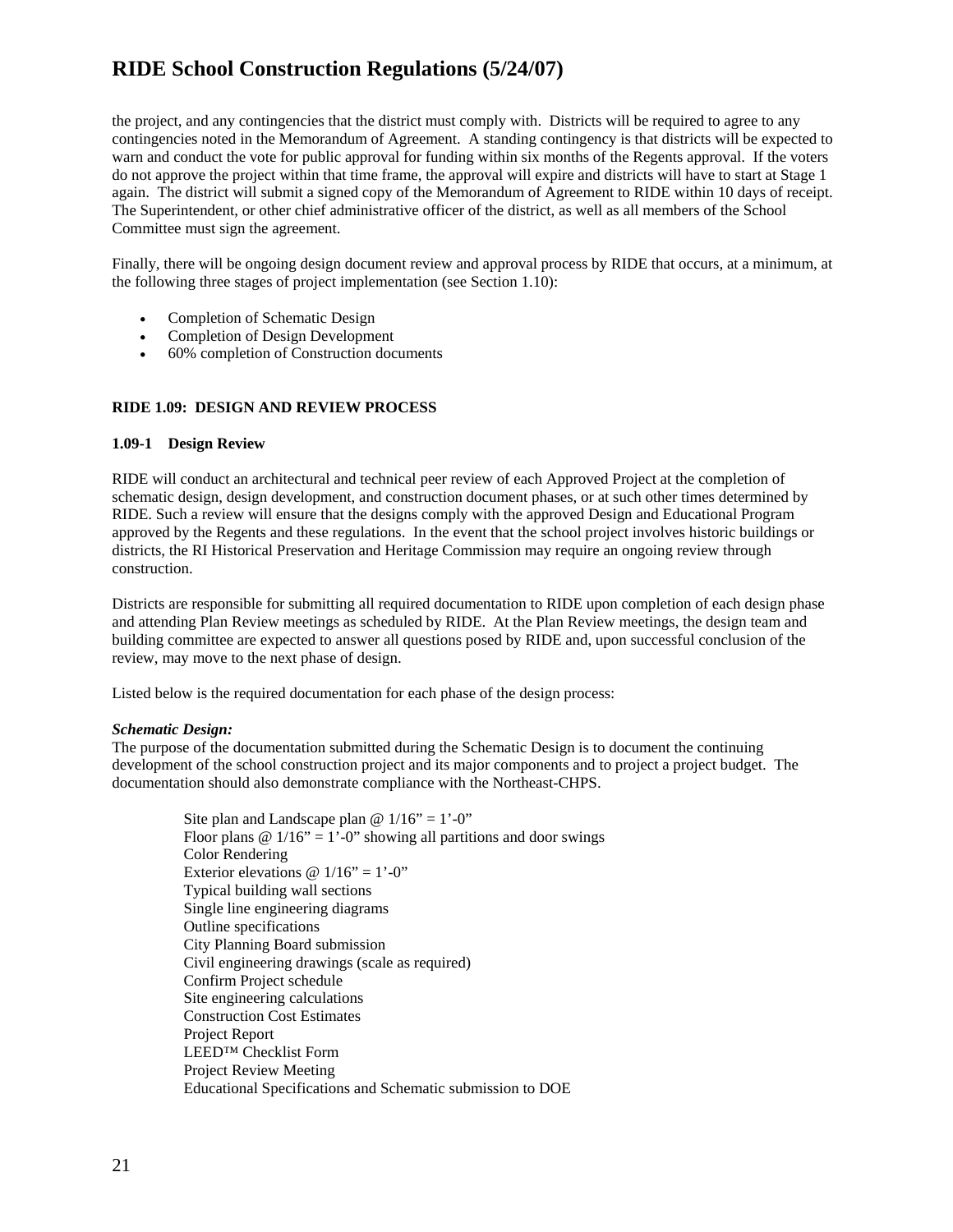#### *Design Development and Construction Documents:*

Design Development is intended to further develop the school facilities project design with greater detail.

 Construction drawings for all trades that show the scope of work for the Project as defined in the detailed deliverables description Specifications with general conditions and all technical sections Construction Cost Estimate Legal/regulatory approvals completed as required Confirm Project schedule Project Report LEED™ Checklist Form Project Review Meeting

The cost of project elements that exceed or diverge from approved project scope may be declared ineligible for school housing aid reimbursement. The district may retain such elements only by accepting sole financial responsibility for non-conforming elements in writing in a format prescribed by RIDE, prior to inclusion of such elements in any designs.

#### **1.09-2 Commissioning Agent Services**

The district shall procure the services of an independent engineering Commissioning Agent. Commissioning is the process of ensuring that systems are designed, installed, functionally tested, and capable of being operated and maintained to perform in conformity with the design intent of a project. The Commissioning Agent must be secured prior to the design phase of the project. The Commissioning Agent must be independent, and be procured separately from the contract for the district's construction services. The Commissioning Agent will be responsible, in part, for the local reporting required to implement state enforcement of the regulations for the project during the design, construction, and operational acceptance process to ensure compliance with the regulations during integrated design. During schematic design and design development, the Commissioning Agent will verify that all standards have been met through meetings with the design team and review of plans submitted by the design team. The Commissioning Agent will continue to monitor compliance with these regulations through the development of construction documents and through the construction process to ensure that all building systems, mechanical and lighting equipment, and all specifications are in compliance with regulations, included in and consistent with all plans, construction documents, and cost estimates. The Commissioning Agent will submit reports certifying compliance with all standards and regulations to RIDE and the district representative. The Commissioning Agent should work closely with the district's project manager, also referred to as clerk of the works.

The Commissioning Agent must:

- Bring the owner's needs and project requirements to the forefront at each phase of the project to ensure that the finished project will meet expectations;
- Improve the building's overall performance by optimizing energy-efficient design features and directly addressing issues like equipment performance testing and system integration; and
- Verify that building staff members are well-trained and possess the documentation they need to operate and maintain the building's systems and equipment after turnover.

#### **1. 09-3 Architectural, Engineering, and Other Services**

Architectural, engineering, project management, construction management, financial, and other professional services shall be procured by the districts for all projects.

The Facility Analysis must include an analysis of the energy use (electric and heating and/or cooling) of the facility for at least the last two years, a survey of the facility systems, and recommendations for improving energy efficiency. The use of Energy Star Portfolio Manager or ComCheck software systems to benchmark the facility against other buildings or the Rhode Island Building Energy Code is highly encouraged.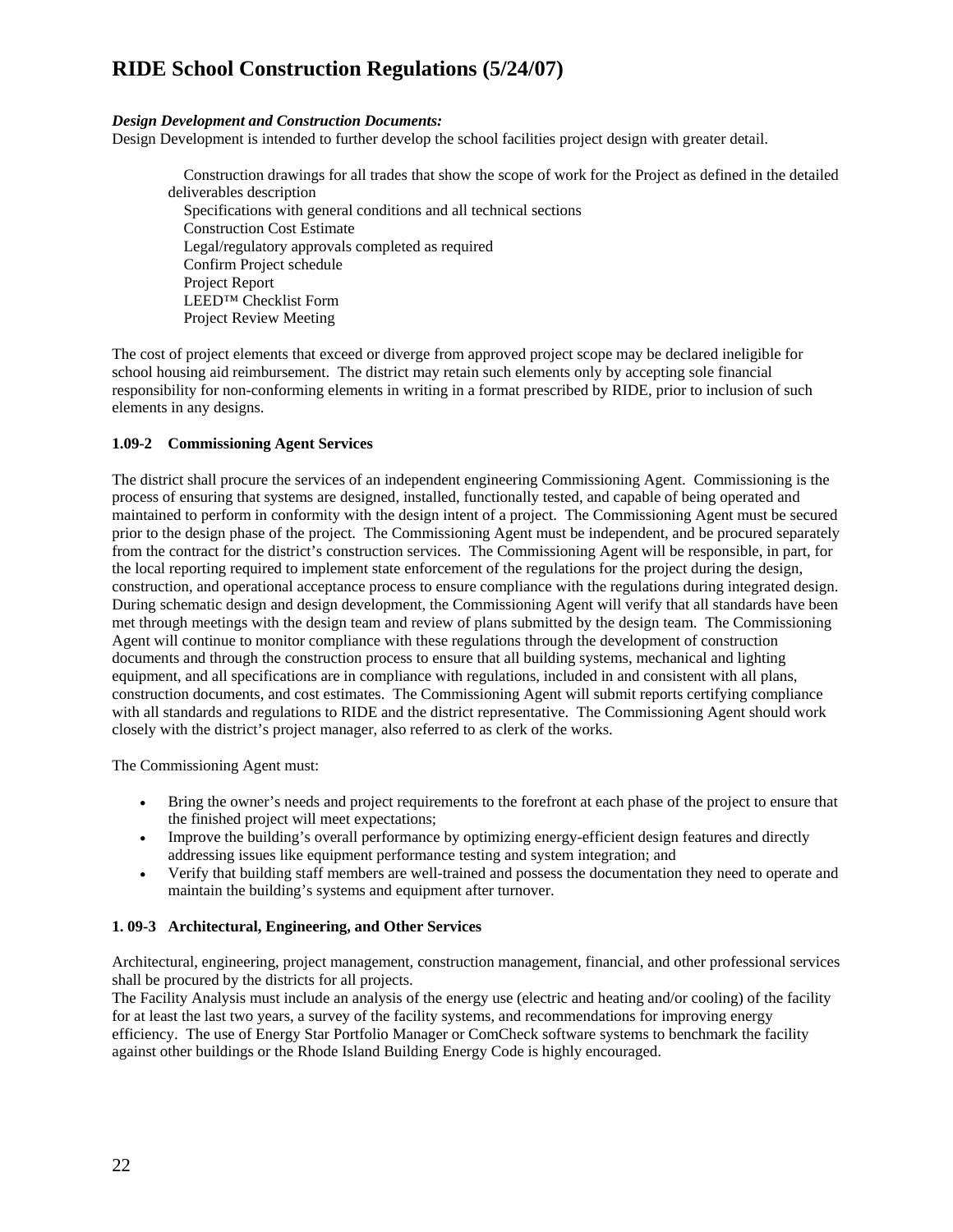#### **1.09-4 Timelines**

The district must meet the timelines established in the Memorandum of Agreement. If the district does not meet said timelines, RIDE reserves the right to rescind project approval and the district may reapply for the Project in a subsequent fiscal year.

#### **1.09-5 Construction Bidding Documents**

The district shall maintain bidding information and tabulation sheets and shall provide them and any other documentation upon request by RIDE.

#### **1.09-6 Project Files**

The district shall maintain a project file that shall include, but not be limited to, the following documents:

- 1. All documents related to the project approval process, including project siting, land acquisition, real estate documents (deeds, leases, title report including searches for easements, mortgages, judgments, liens, unpaid taxes, water and sewer, or property description by metes and bounds) surveys, school board resolutions, referendum ballot questions or municipal debt ordinances, and all public notices.
- 2. All documents related to the financing of the project including:
	- a. Selection and payment of professionals, such as bond counsel and other attorneys, underwriters, financial and investment advisors, trustees, official printers, and bond insurers;
	- b. Structuring of the financing, such as the method(s) of borrowing considered, complete financing estimates and cash flows, all number runs including escrow sufficiency, if applicable, and yield calculations, the rationale for the plan of financing (resulting in the issuance of obligations under terms most advantageous to the district), long-range plans or models, computerized models, private uses, and costs of issuance; and
	- c. Issues of debt, such as general, series and supplemental bond resolutions, trust indentures, trust agreement, preliminary official statement, all disclosure materials, Official Notice of Sale or Purchase Contract, arbitrage certificate, tax regulatory agreement, IRS Form 8083, as appropriate, Disclosure Agreement, and TEFRA Notice, if applicable
- 3. All documents related to the bidding process, evaluation of bids, award, and execution of contracts, the specifications, request for proposal ("RFP") or other invitations to bidders, the advertisements or public notices of the opportunity to bid, logs of the bids received and the bids opened, bid evaluation worksheets, notices of contract award, and the executed construction contract documents;
- 4. All documents related to the construction of school facilities, including the documents required to be kept by the construction contract documents, specifications, change orders, alternate submissions, approvals or rejections, unit prices, product data, time of performance schedules, construction photographs, quality control management reports, value engineering information, up-to-date project accounting system, intermediate and final audits, "as builts" or other drawings documenting the actual facilities built and fixtures installed, close-out documentation on forms provided by RIDE, related correspondence, vouchers, and certifications;
- 5. All payroll certifications filed with the district by all contractors and subcontractors; and
- 6. All documents a district is legally required to make, maintain, or keep on file as part of a construction project.

The documents above shall be maintained in a readily accessible place for review and inspection by the RIDE and any other related agencies for the duration of the school facilities project and three years thereafter or, if litigation concerning any aspect of the school facilities project is instituted, until completion of all litigation, whichever is later.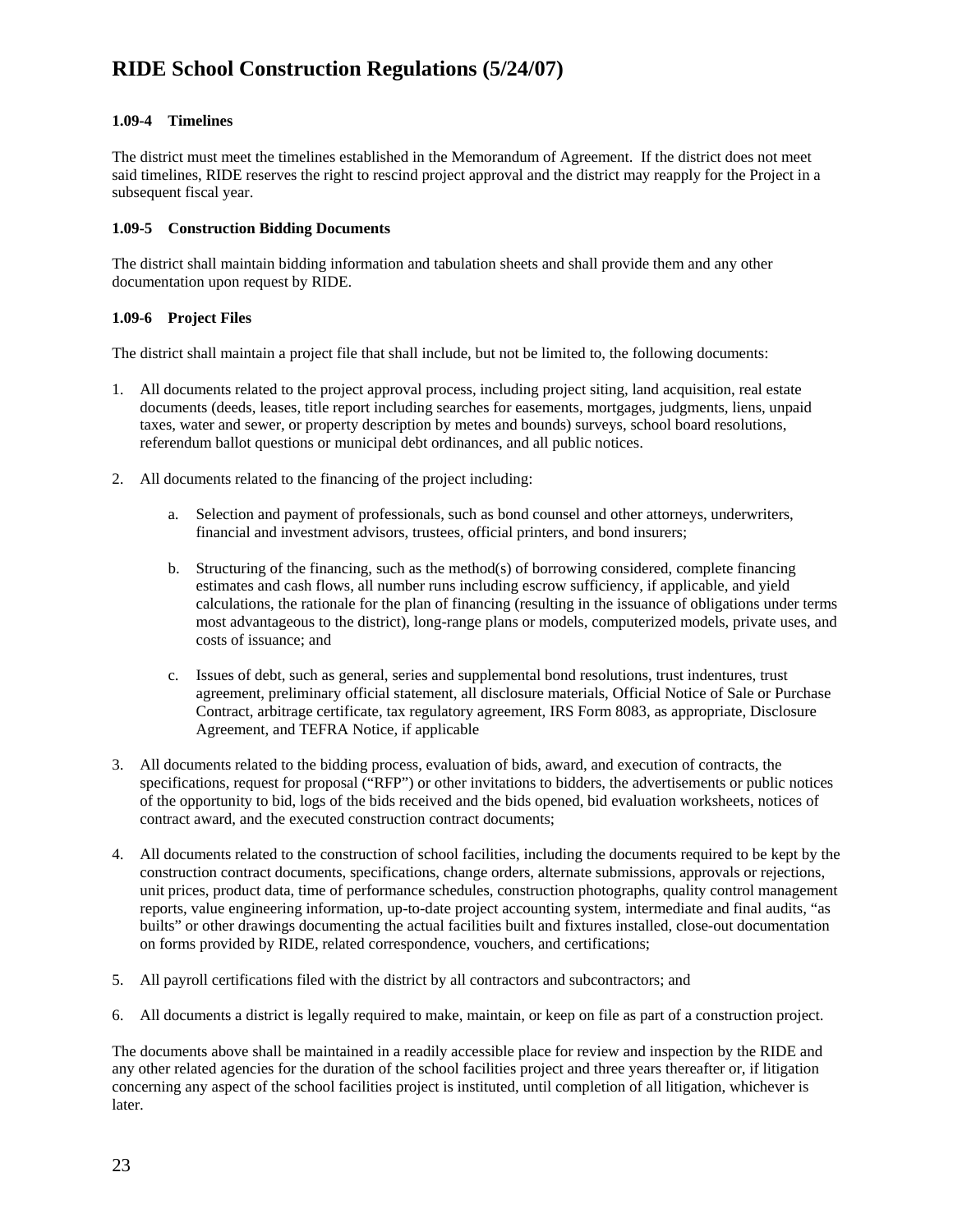#### **RIDE 1.10: Enforcement of Regulations and Compliance with the Memorandum of Agreement**

During design, RIDE will review schematic design and design development documents as indicated in Section 1.08- 2. During construction, RIDE may visit the construction site to determine that the project is being built as approved. RIDE will review periodic construction progress reports. RIDE will review construction documents at the 60% completion stage and review change orders exceeding 10% of the original approval to determine that the project is proceeding as approved and in compliance with these regulations. The cost of change orders, which result in elements that diverge from or exceed the provisions of the Design and Educational Program and/or the Memorandum of Agreement, may be deemed ineligible for reimbursement. RIDE may inspect the completed facility, in operation, to ensure the project has been completed and is operating consistent with project approval by the Regents and pursuant to the terms of the Memorandum of Agreement. RIDE or its representative reserves the right to conduct an Audit, as defined in Section 1.02. Audit Materials, as defined in Section 1.02, shall be provided as requested.

In order to determine the eligible costs of an Approved Project, districts will submit fiscal records to RIDE as prescribed by the Regents to ensure that only eligible costs are included in the school housing aid reimbursement. Districts shall cooperate with RIDE or its designee, if any, in the conduct of a fiscal review. Such cooperation shall include, but not be limited to, scheduling, provision of adequate work space, requests for documents, access to personnel with knowledge of the Approved Project, access to Approved Project-related materials stored electronically, or any other requirement for the thorough and expeditious conduct of the review.

Except as provided herein, the cost of an audit shall be borne by RIDE. If RIDE determines that the district has not reasonably cooperated in the conduct of a review, is responsible for any delay in the review, or is determined to be making frivolous or non-meritorious appeals, RIDE may, in its sole discretion, deduct all or a portion of the cost of conducting the fiscal review from the district's school housing aid reimbursement.

Applicants shall maintain all records related to an Application and an Approved Project pursuant to the requirements established in Section 1.09.

#### **RIDE 1.11: ASSET PROTECTION AND MAINTENANCE OF FACILITIES**

#### **1.11-1 Asset Protection Plans and Building Maintenance**

Each school district shall develop, implement, and maintain a comprehensive asset protection plan for every school building, not just buildings for which school housing aid is sought or received. The plan must include a full analysis of the building's current condition, the need for repairs if any, the costs associated with the repairs, and the nature and cost of annual maintenance for each building. The asset protection plan must be submitted to RIDE annually and will be reviewed by a certified licensed professional to determine that the plan is adequate. The plans must address regularly scheduled preventive maintenance to prevent premature failure and to maximize the useful life of a facility. If the plan submitted by the district is determined to be inadequate, districts will be notified by RIDE and required to submit a revised plan within thirty (30) days. Districts must submit annual updates to these plans to RIDE that list all maintenance performed and expenditures pursuant to the plan for the previous year.

The asset protection plan and annual expenditures pursuant thereto must meet the following minimum requirements:

- a. All facilities and structures shall be maintained in a safe, sound, and energy efficient condition. All service equipment, means of egress, devices, and safeguards which are required by the state building code in a building or structure, when erected, altered, or repaired, shall be maintained in good working order;
- b. For each facility, the plan shall itemize anticipated annual expenditures for required maintenance;
- c. Capital maintenance expenditures shall be itemized and be consistent with the district's approval capital improvement plan; and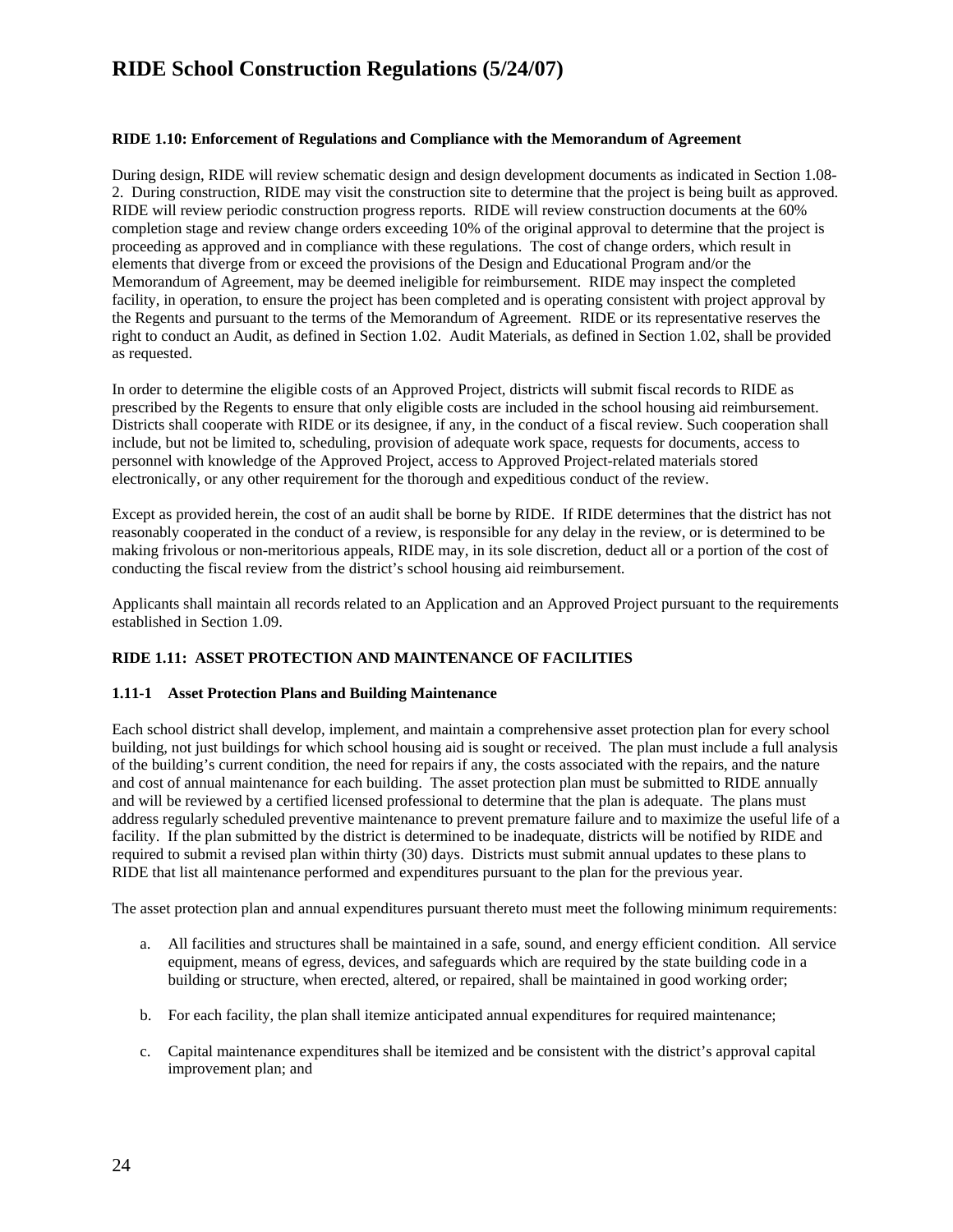d. The plan shall itemize costs for the replacement of all approved temporary facilities in the district with permanent structures.

Commencing on July 1, 2010, RIDE will not approve a school construction application for a district that does not have a budget for that fiscal year which provides for full funding of its asset protection plan. Also commencing on July 1, 2010, RIDE will not approve a school construction application for any district that has not spent at least fifty percent (50%) of its asset protection budget pursuant to its asset protection plan in each of the previous three years prior to application.

If a district receiving school housing aid fails to maintain compliance with the asset protection requirements of these regulations or any guidelines, policies or procedures established by the Regents, the district may be prohibited from receiving school housing aid for at least one year and prior to reinstatement of school housing aid payments shall be subject to a review by RIDE to determine that the district is in compliance with these regulations.

#### **1.11-2 Certified Educational Facilities Manager**

(a) No person shall be employed by a district to supervise buildings and grounds unless the candidate meets one of the following criteria:

**Has completed a minimum of two years experience in the field of buildings and grounds supervision.** 

Or

 Has been certified an educational facilities manager through an industry accepted certification offered at a regionally accredited institution of higher education or an approved postsecondary institution located within or outside Rhode Island.

Or

Has a college degree in a field related to facilities management.

(b) When a vacancy occurs in a position in which the duties of a supervisor of buildings and grounds are performed, the district may select, for a period not to exceed six months from the date of the vacancy, a person who does not meet the requirements noted above to perform on an interim basis the duties of a supervisor of buildings and grounds.

#### **RIDE 1.12: HOUSING AID REIMBURSEMENT AND INCENTIVE**

#### **1.12-1 General**

RIDE shall annually award school housing aid within the amounts and at such times as authorized by R.I.G.L. 16-7- 35 through 16-7-47. State funding shall be awarded to completed projects according to statutes and regulations governing school housing aid. No payment of school housing aid for an Approved Project shall be made before the completion of the project and submission of the forms as prescribed by the Regents. School housing aid will be paid on interest only for bonds issued through the RIHEBC.

#### **1.12-2 Energy and Water Efficiency Incentive**

Additional reimbursement funds are available to approved new construction projects that demonstrate energy and water efficiency cost reduction beyond the minimum school construction threshold requirements as defined in the Northeast-CHPS.

Districts are eligible for 2% additional reimbursement funds for projects that achieve energy efficiency 30% above the RI Building Energy Code; 3% additional reimbursement for energy efficiency 40% above the RI Building Energy Code; and 4% additional reimbursement for energy efficiency 50% above the RI Building Energy Code.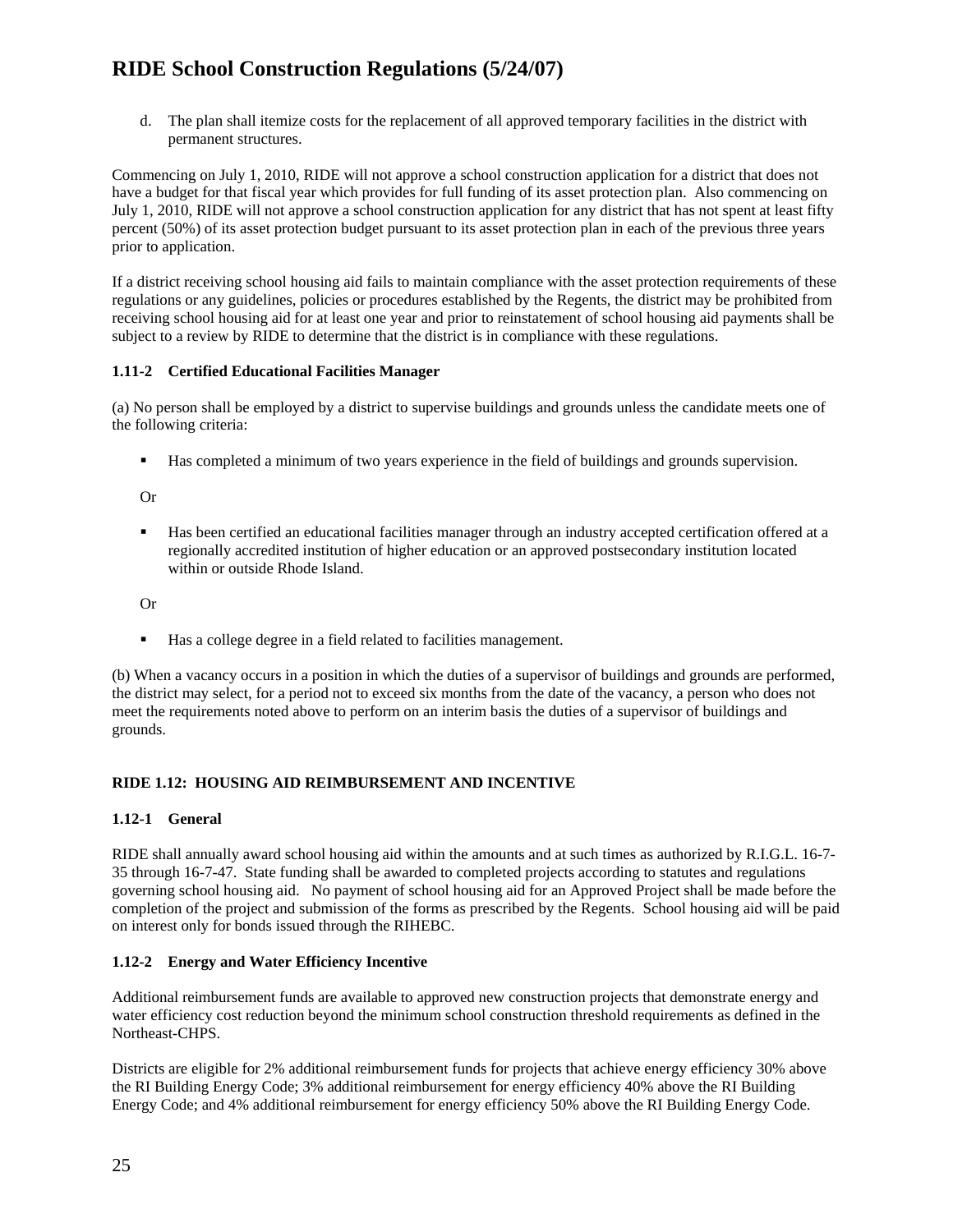Compliance with increased energy efficiency levels is demonstrated through submission of results of energy modeling and analysis reports during the Necessity for School Construction application process as prescribed in Section 1.08 and Plan Review upon completion of schematic design, design development, and construction documents as outlined in these regulations. The submission must be reviewed and certified by a licensed professional engineer and approved by RIDE.

Energy efficiency performance must be documented each year through the submission of yearly reports that include: monthly utility bills, summary of energy consumption for the previous year, and energy consumption compared to the baseline design. The district may submit benchmark energy software programs (such as ENERGY STAR Portfolio Manager) to demonstrate compliance.

Buildings that are not able to maintain energy efficiency over time must meet with RIDE officials to review the materials and explain any discrepancies. Should non-compliance persist, RIDE may reduce any further reimbursement by the percent of the incentive.

#### **RIDE 1.13: PROGRAM INTEGRITY**

Where RIDE determines that false or intentionally misleading information or documentation was submitted by an applicant in support of any effort to obtain acceptance of an application, approval for a Project, reconsideration of an appeal, granting of waiver or any other action or forbearance by RIDE, or a district commits any other act affecting the integrity of the Program, RIDE may permanently revoke any and all payments due to a district, RIDE may take steps to recover any previous payments made to a district and/or said district shall be prohibited from receiving school housing aid for a period of time to be determined by RIDE.

#### **RIDE 1.14: CLOSING SCHOOLS**

A district must notify RIDE in writing six months prior to the sale, lease, demolition, or other removal from service of any school facility in the district's jurisdiction. The notification must include the district's plan for accommodating any displaced school programs or services and a plan for accommodating district students within remaining school buildings as a result of this sale, lease or removal from service.

Where a building that has received school construction payments from RIDE for a building that has not remained in service for 50 years, RIDE may recapture at its discretion a portion of the housing aid reimbursement.

In the event of a proposed closure, a district shall inform neighboring districts of the proposed action in the event that the second district may wish to acquire the building for its own use.

#### **RIDE 1.15: WAIVER**

Any request for a waiver of any provision of these regulations shall be governed by the "Protocol for Granting Variances to Regulations of the Board of Regents or Regulations of the Commissioner" (May, 1993)